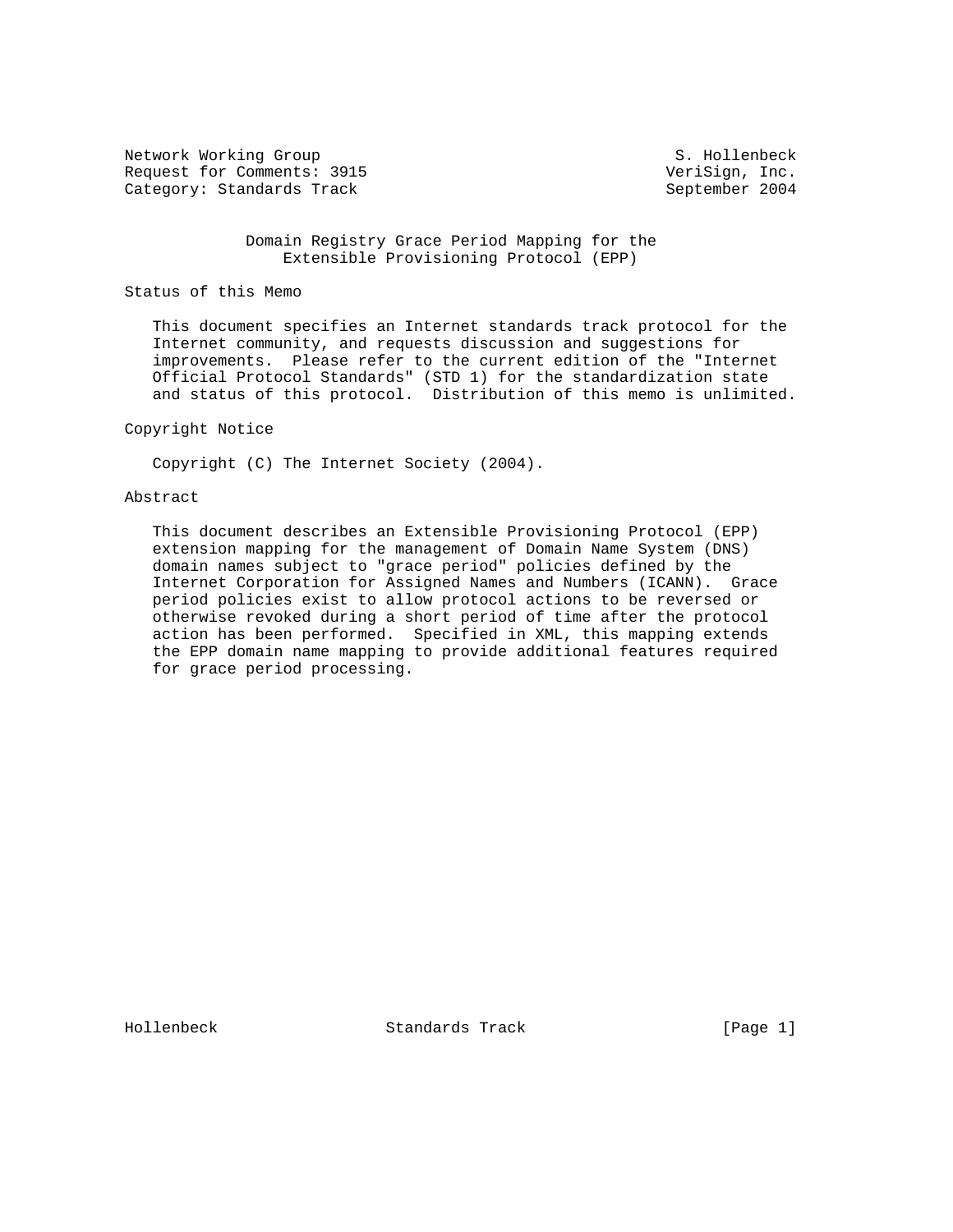# Table of Contents

| $1$ . |                                                      | 3              |
|-------|------------------------------------------------------|----------------|
|       | Conventions Used In This Document.<br>1.1.           | $\overline{4}$ |
| $2$ . | Redemption Grace Period State Diagram                | $\overline{4}$ |
| 3.    |                                                      | $\overline{6}$ |
|       | 3.1.                                                 | 6              |
|       | Registration Data and Supporting Information<br>3.2. | 7              |
|       | 3.3.                                                 | 7              |
|       | 8<br>3.4.                                            |                |
| 4.    |                                                      | 8              |
|       | 8<br>4.1                                             |                |
|       | 4.1.1. EPP < check> Command 8                        |                |
|       | 4.1.2. EPP <info> Command 8</info>                   |                |
|       | EPP <transfer> Command 11<br/>4.1.3.</transfer>      |                |
|       | EPP Transform Commands 11<br>4.2.                    |                |
|       | 4.2.1.<br>EPP <create> Command 12</create>           |                |
|       | 4.2.2. EPP <delete> Command 12</delete>              |                |
|       | 4.2.3.<br>EPP <renew> Command 12</renew>             |                |
|       | EPP <transfer> Command 12<br/>4.2.4.</transfer>      |                |
|       | 4.2.5. EPP <update> Command 12</update>              |                |
| 5.    |                                                      |                |
| б.    | Internationalization Considerations 19               |                |
| 7.    |                                                      |                |
| 8.    | Security Considerations 20                           |                |
| 9.    |                                                      |                |
|       |                                                      |                |
|       | 10.1. Normative References 21                        |                |
|       | 10.2. Informative References 21                      |                |
|       |                                                      |                |
|       |                                                      |                |

Hollenbeck Standards Track [Page 2]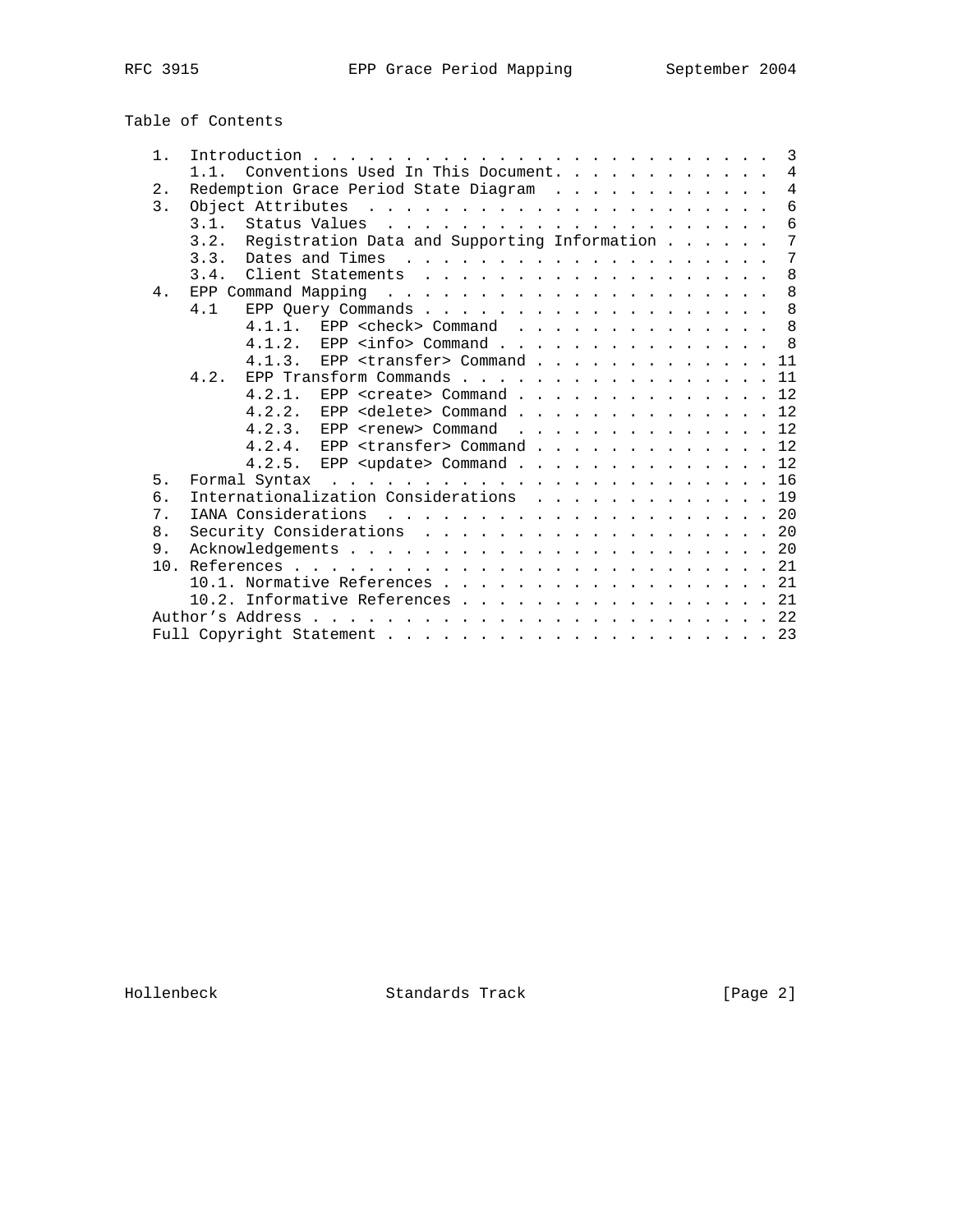## 1. Introduction

 This document describes an extension mapping for version 1.0 of the Extensible Provisioning Protocol (EPP) described in RFC 3730 [1]. This mapping, an extension of the domain name mapping described in RFC 3731 [2], is specified using the Extensible Markup Language (XML) 1.0 [3] and XML Schema notation ([4], [5]).

 The EPP core protocol specification [1] provides a complete description of EPP command and response structures. A thorough understanding of the base protocol specification is necessary to understand the mapping described in this document.

 Over the course of several months in 2002, The Internet Corporation for Assigned Names and Numbers (ICANN) developed an implementation proposal to provide a "grace period" for Domain Name System (DNS) domain name recovery (or redemption) before a domain name is purged from the repository of the authoritative registry for the domain name. This mapping extends the EPP domain <update> command to initiate the redemption process for a domain name that has entered the Redemption Grace Period (RGP) and it extends the EPP domain <info> response to identify the status of domains that have entered various grace periods defined by ICANN policy.

 In March 2003, ICANN published a task force report describing other domain registry grace periods related to EPP operations. This mapping describes extension status values to note the grace periods described in the report, including:

- o An "add grace period" after the initial registration of a domain name. If the domain name is deleted by the registrar during this period, the registry provides a credit to the registrar for the cost of the registration.
- o An "auto-renew grace period" after a domain name registration period expires and is extended (renewed) automatically by the registry. If the domain name is deleted by the registrar during this period, the registry provides a credit to the registrar for the cost of the renewal.
- o A "renew grace period" after a domain name registration period is explicitly extended (renewed) by the registrar. If the domain name is deleted by the registrar during this period, the registry provides a credit to the registrar for the cost of the renewal.

Hollenbeck Standards Track [Page 3]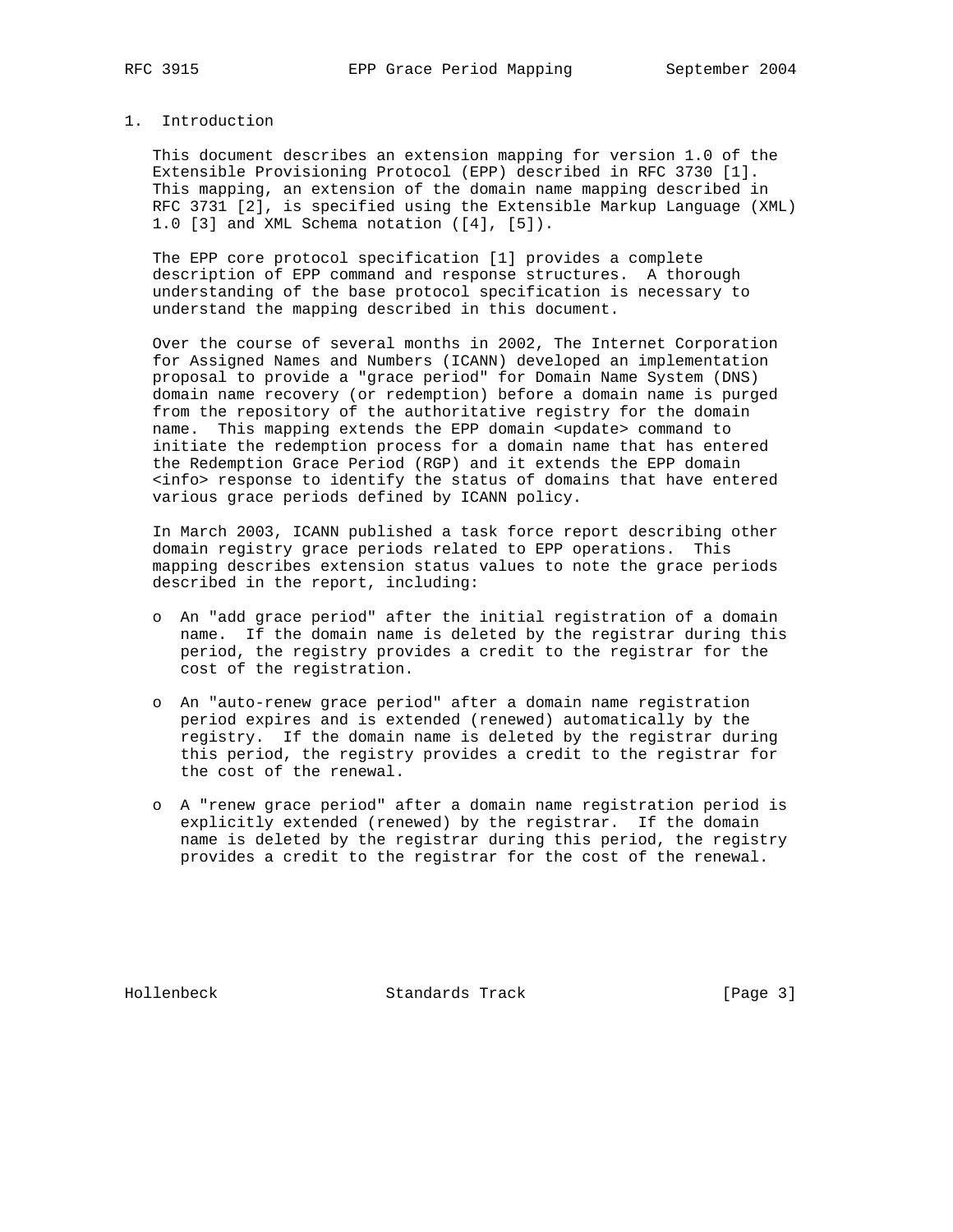o A "transfer grace period" after the successful transfer of domain name registration sponsorship from one registrar to another registrar. If the domain name is deleted by the new sponsoring registrar during this period, the registry provides a credit to the registrar for the cost of the transfer.

 Each grace period exists for a specific period of time that is typically measured in days. The duration of each grace period is a matter of registry operational policy that is not addressed in this document.

1.1. Conventions Used In This Document

 The key words "MUST", "MUST NOT", "REQUIRED", "SHALL", "SHALL NOT", "SHOULD", "SHOULD NOT", "RECOMMENDED", "MAY", and "OPTIONAL" in this document are to be interpreted as described in BCP 14, RFC 2119 [6].

 In examples, "C:" represents lines sent by a protocol client and "S:" represents lines returned by a protocol server. Indentation and white space in examples is provided only to illustrate element relationships and is not a REQUIRED feature of this specification.

 XML is case sensitive. Unless stated otherwise, XML specifications and examples provided in this document MUST be interpreted in the character case presented to develop a conforming implementation.

2. Redemption Grace Period State Diagram

 The Redemption Grace Period (RGP) involves several domain state transitions as a domain name moves through the redemption process:

- 1. A domain is initially in the EPP "ok" status, or some other status that allows processing of the EPP <delete> command.
- 2. A <delete> command is received and processed for the domain name.
- 3. RGP begins once the <delete> command is processed successfully. The EPP status changes to "pendingDelete", and the RGP status is initialized to "redemptionPeriod". The domain remains in this state until either a <restore> operation is requested or the redemption period elapses.
- 4. A <restore> operation can be requested using the extended EPP <update> command. Go to step 8 if the redemption period elapses before a <restore> request is received.

Hollenbeck Standards Track [Page 4]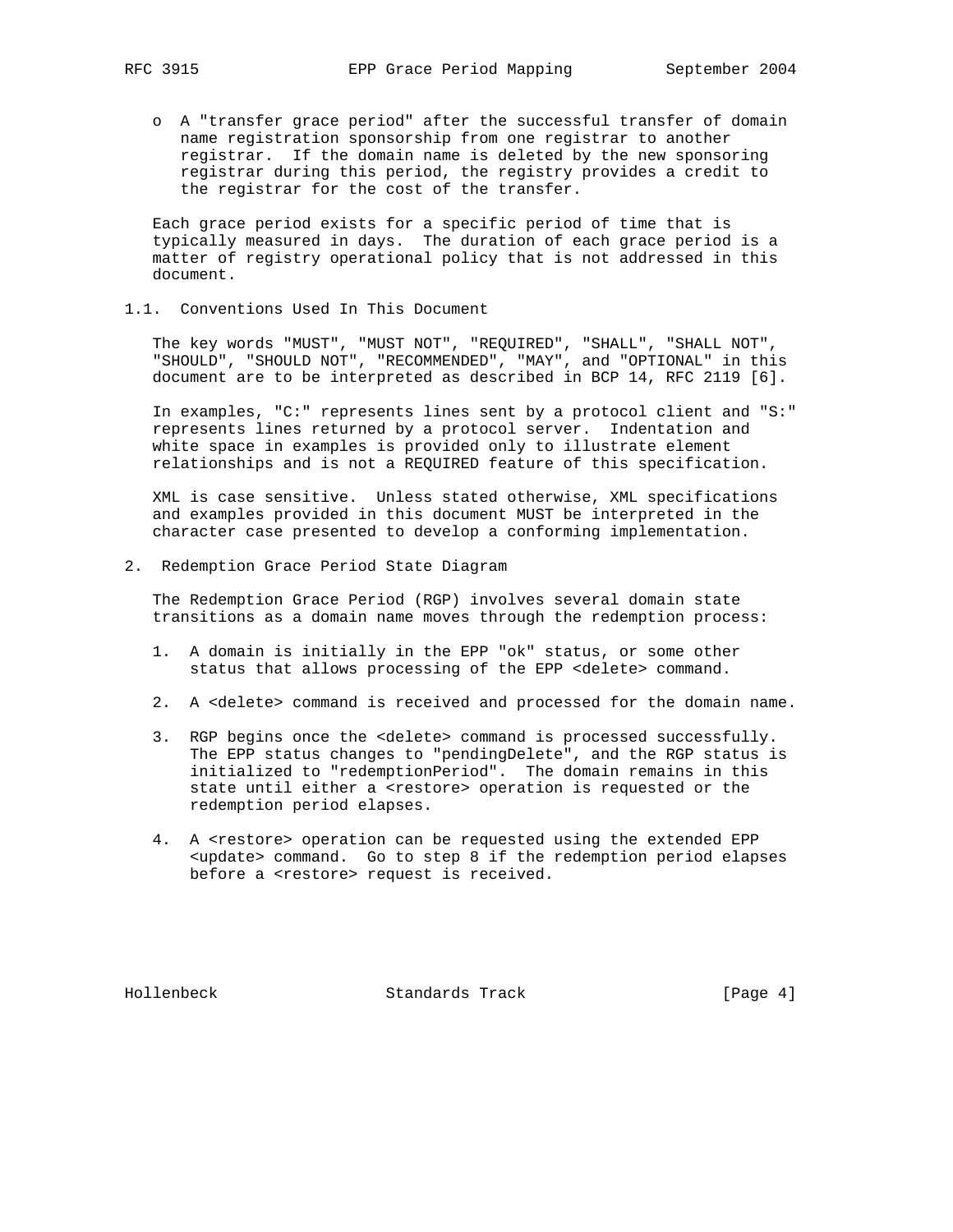- 5. If the <restore> is successful, the Registry waits to receive a restore report from the registrar for a period of time defined by the Registry. The EPP status remains "pendingDelete" and the RGP status changes to "pendingRestore". While this extension defines a method to deliver a restore report via EPP, an out-of-band mechanism (such as a web site) can also be used to deliver restore reports.
- 6. The domain name returns to the redemption period state (state 3) if a restore report is not received.
- 7. If a restore report is received the EPP status returns to "ok" (or whatever it was prior to processing the <delete> command), and the RGP status is removed completely.
- 8. The redemption period elapses before a <restore> request is received.
- 9. The EPP status remains "pendingDelete" and the RGP status changes to "pendingDelete". The domain name remains in this state for a period of time defined by the Registry.
- 10. The domain name is purged once the pending delete period elapses.
- 11. The domain name is available for re-registration.

Hollenbeck Standards Track [Page 5]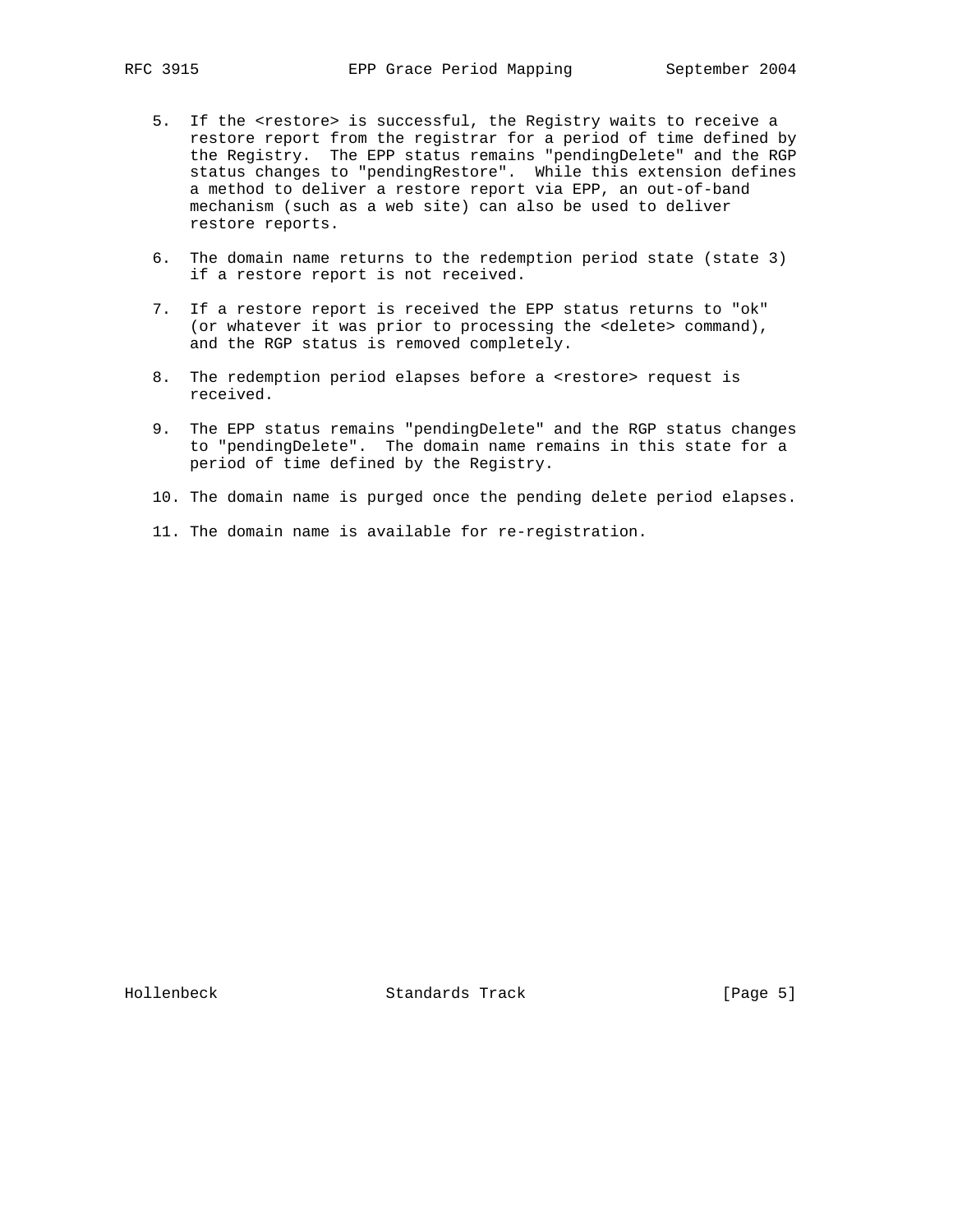

#### 3. Object Attributes

 This extension adds additional elements to the EPP domain name mapping [2]. Only new element descriptions are described here.

3.1. Status Values

 This extension defines new status values to represent the different states that a domain name can be in as a result of grace period processing. These are:

- addPeriod: This grace period is provided after the initial registration of a domain name. If the domain name is deleted by the registrar during this period, the registry provides a credit to the registrar for the cost of the registration.
- autoRenewPeriod: This grace period is provided after a domain name registration period expires and is extended (renewed) automatically by the registry. If the domain name is deleted by the registrar during this period, the registry provides a credit to the registrar for the cost of the renewal.

Hollenbeck Standards Track [Page 6]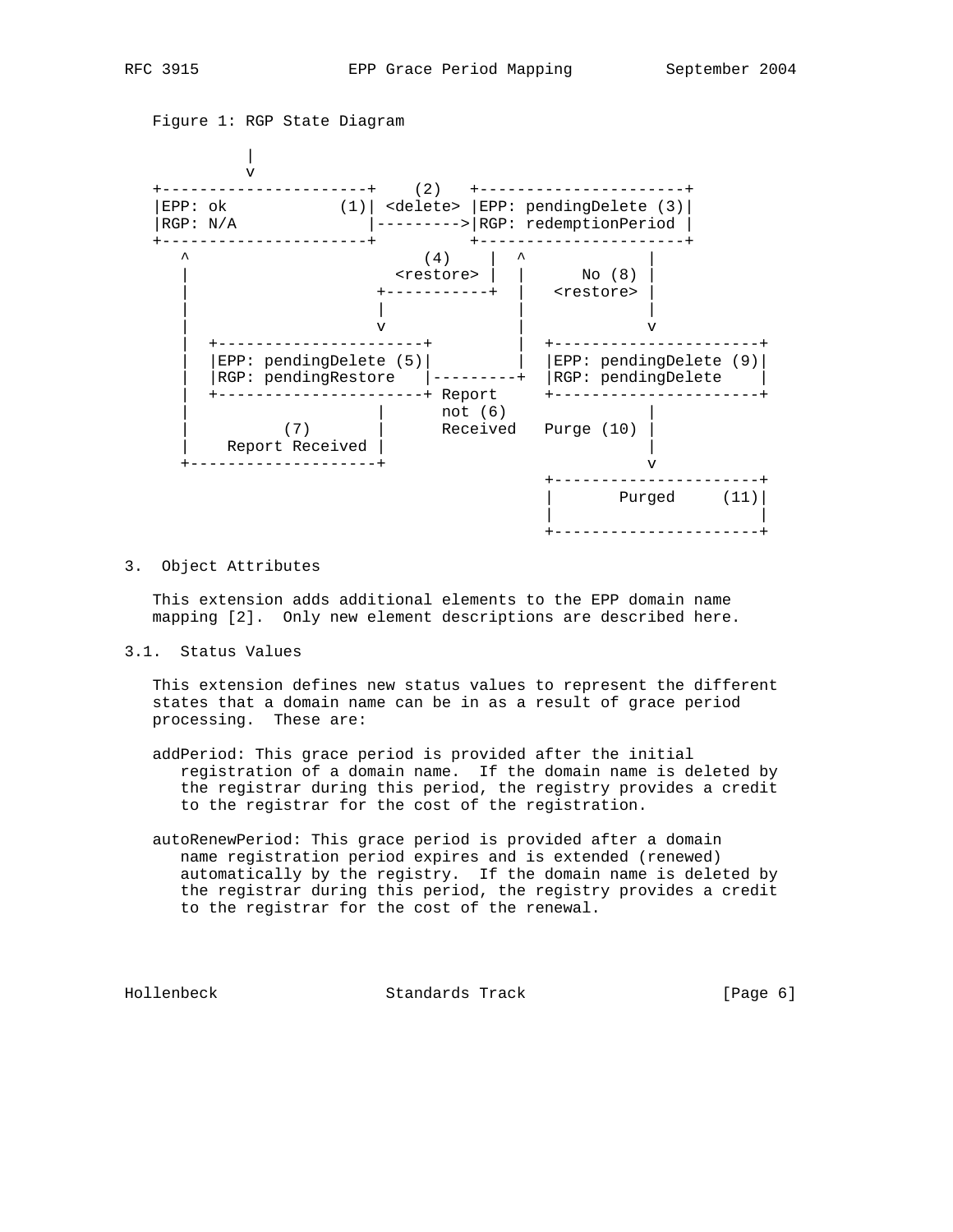- renewPeriod: This grace period is provided after a domain name registration period is explicitly extended (renewed) by the registrar. If the domain name is deleted by the registrar during this period, the registry provides a credit to the registrar for the cost of the renewal.
- transferPeriod: This grace period is provided after the successful transfer of domain name registration sponsorship from one registrar to another registrar. If the domain name is deleted by the new sponsoring registrar during this period, the registry provides a credit to the registrar for the cost of the transfer.
- redemptionPeriod: This status value is used to describe a domain for which a <delete> command has been received, but the domain has not yet been purged because an opportunity exists to restore the domain and abort the deletion process.
- pendingRestore: This status value is used to describe a domain that is in the process of being restored after being in the redemptionPeriod state.
- pendingDelete: This status value is used to describe a domain that has entered the purge processing state after completing the redemptionPeriod state. A domain in this status MUST also be in the pendingDelete status described in the EPP domain mapping [2].
- 3.2. Registration Data and Supporting Information

 This extension allows a client to provide copies of registration data (whois [9] data, for example) and supporting information in a restore report as required by the RGP process. No specific format is required by this extension; both free text and XML markup MAY be used.

 Operators of servers that provide registration data might find it useful to provide grace period status values in their responses to client queries. This information can be useful to people who want to understand the operations that can be performed on a domain name at any give time.

3.3. Dates and Times

 Date and time attribute values MUST be represented in Universal Coordinated Time (UTC) using the Gregorian calendar. The extended date-time form using upper case "T" and "Z" characters defined in RFC 3339 [7] MUST be used to represent date-time values as XML Schema does not support truncated date-time forms or lower case "T" and "Z" characters.

Hollenbeck Standards Track [Page 7]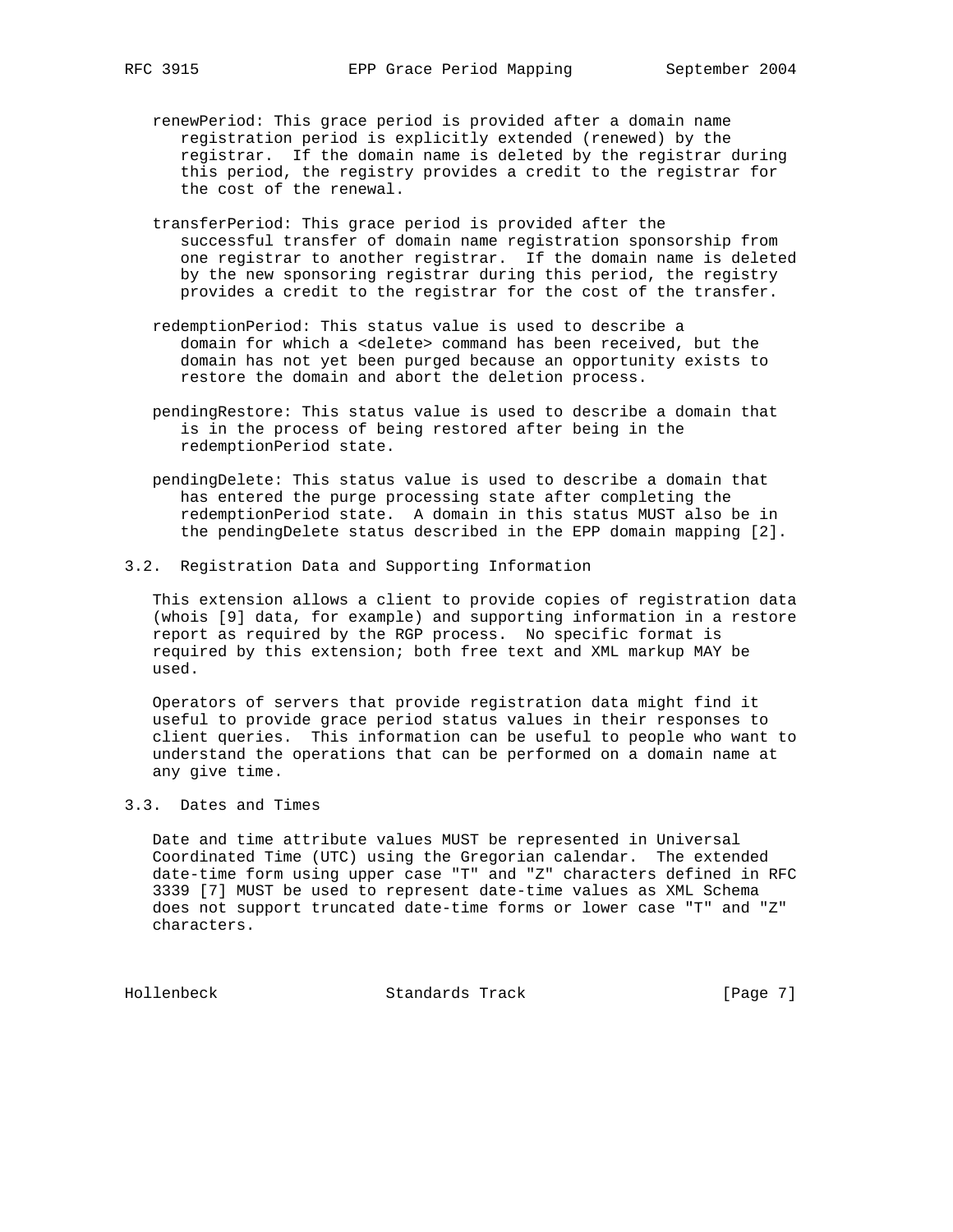## 3.4. Client Statements

 The RGP process requires a client to make two statements regarding the data included in a restore report. No specific format is required by this extension; both free text and XML markup MAY be used. English is the default language used within the statements, but other languages MAY be used.

## 4. EPP Command Mapping

 A detailed description of the EPP syntax and semantics can be found in the EPP core protocol specification [1]. The command mappings described here are specifically for use in implementing redemption grace period processes via EPP.

### 4.1. EPP Query Commands

 EPP provides three commands to retrieve object information: <check> to determine if an object is known to the server, <info> to retrieve detailed information associated with an object, and <transfer> to retrieve object transfer status information.

#### 4.1.1. EPP <check> Command

 This extension does not add any elements to the EPP <check> command or <check> response described in the EPP domain mapping [2].

#### 4.1.2. EPP <info> Command

This extension does not add any elements to the EPP <info> command described in the EPP domain mapping [2]. Additional elements are defined for the <info> response.

When an <info> command has been processed successfully, the EPP <resData> element MUST contain child elements as described in [2]. In addition, the EPP <extension> element MUST contain a child <rgp:infData> element that identifies the registry grace period namespace and the location of the registry grace period schema. The <rgp:infData> element contains a single <rgp:rgpStatus> element that contains a single attribute "s" whose value describes the current grace period status of the domain. Possible status values are described in section Section 3.1.

Hollenbeck Standards Track [Page 8]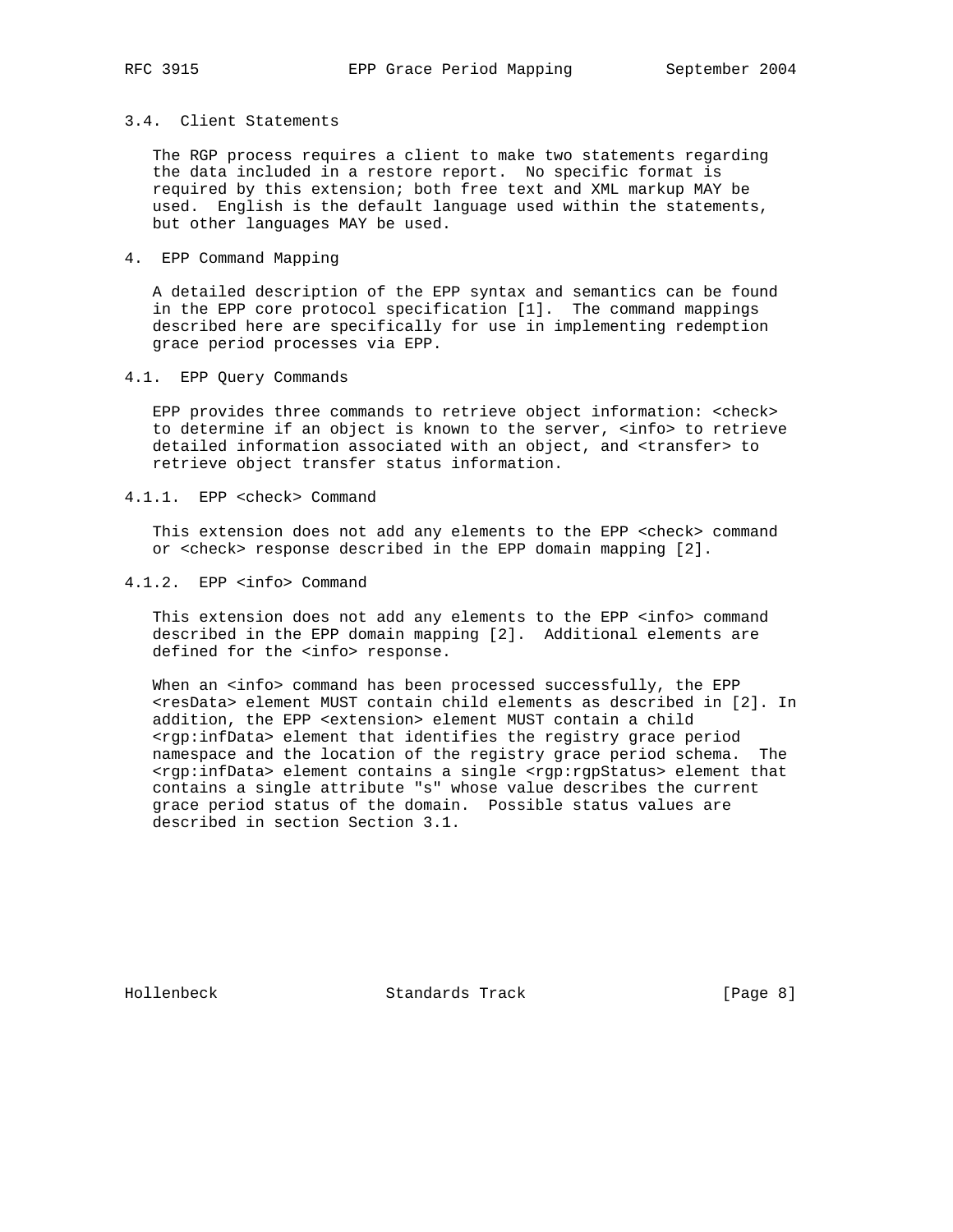```
 Example <info> response for "addPeriod" status:
 S:<?xml version="1.0" encoding="UTF-8" standalone="no"?>
 S:<epp xmlns="urn:ietf:params:xml:ns:epp-1.0"
 S: xmlns:xsi="http://www.w3.org/2001/XMLSchema-instance"
S: xsi:schemalocation="urn:ietf:params:xml:ns:epp-1.0<br>S: epp-1.0.xsd" >epp-1.0.xsd" S: <response>
S: <result code="1000">
S: <msg>Command completed successfully</msg>
S: </result>
S: <resData><br>S: <domain
       S: <domain:infData
 S: xmlns:domain="urn:ietf:params:xml:ns:domain-1.0"
 S: xsi:schemaLocation="urn:ietf:params:xml:ns:domain-1.0
 S: domain-1.0.xsd">
 S: <domain:name>example.com</domain:name>
 S: <domain:roid>EXAMPLE1-REP</domain:roid>
 S: <domain:status s="ok"/>
 S: <domain:registrant>jd1234</domain:registrant>
 S: <domain:contact type="admin">sh8013</domain:contact>
       <domain: contact type="tech">sh8013</domain: contact>
 S: <domain:ns>
 S: <domain:hostObj>ns1.example.com</domain:hostObj>
 S: <domain:hostObj>ns1.example.net</domain:hostObj>
 S: </domain:ns>
 S: <domain:host>ns1.example.com</domain:host>
 S: <domain:host>ns2.example.com</domain:host>
 S: <domain:clID>ClientX</domain:clID>
 S: <domain:crID>ClientX</domain:crID>
        S: <domain:crDate>2003-11-26T22:00:00.0Z</domain:crDate>
 S: <domain:exDate>2005-11-26T22:00:00.0Z</domain:exDate>
 S: <domain:authInfo>
 S: <domain:pw>2fooBAR</domain:pw>
 S: </domain:authInfo>
 S: </domain:infData>
S: </resData>
 S: <extension>
S: <rgp:infData xmlns:rgp="urn:ietf:params:xml:ns:rgp-1.0"
 S: xsi:schemaLocation="urn:ietf:params:xml:ns:rgp-1.0
 S: rgp-1.0.xsd">
S: <rgp:rgpStatus s="addPeriod"/>
S: </rgp:infData>
 S: </extension>
 S: <trID>
 S: <clTRID>ABC-12345</clTRID>
 S: <svTRID>54322-XYZ</svTRID>
S: </trID>
```
Hollenbeck Standards Track [Page 9]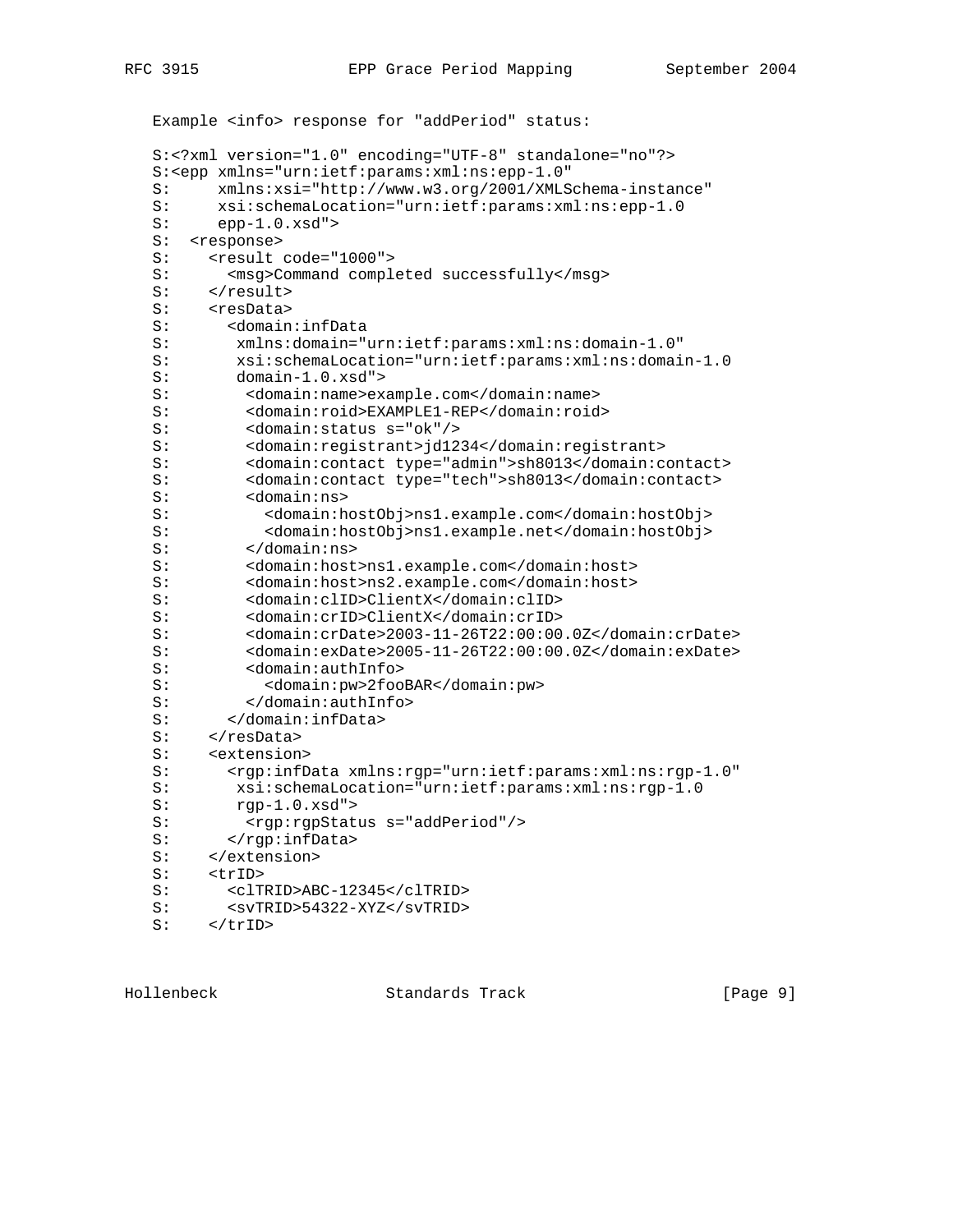```
S: </response>
 S:</epp>
 Example <info> response for "redemptionPeriod" status:
 S:<?xml version="1.0" encoding="UTF-8" standalone="no"?>
 S:<epp xmlns="urn:ietf:params:xml:ns:epp-1.0"
 S: xmlns:xsi="http://www.w3.org/2001/XMLSchema-instance"
 S: xsi:schemaLocation="urn:ietf:params:xml:ns:epp-1.0
 S: epp-1.0.xsd">
S: <response>
S: <result code="1000">
 S: <msg>Command completed successfully</msg>
S: </result>
S: <resData>
 S: <domain:infData
 S: xmlns:domain="urn:ietf:params:xml:ns:domain-1.0"
 S: xsi:schemaLocation="urn:ietf:params:xml:ns:domain-1.0
 S: domain-1.0.xsd">
 S: <domain:name>example.com</domain:name>
S: <domain:roid>EXAMPLE1-REP</domain:roid><br>S: <domain:status s="pendingDelete"/>
         S: <domain:status s="pendingDelete"/>
 S: <domain:registrant>jd1234</domain:registrant>
 S: <domain:contact type="admin">sh8013</domain:contact>
 S: <domain:contact type="tech">sh8013</domain:contact>
 S: <domain:ns>
 S: <domain:hostObj>ns1.example.com</domain:hostObj>
 S: <domain:hostObj>ns1.example.net</domain:hostObj>
 S: </domain:ns>
 S: <domain:host>ns1.example.com</domain:host>
 S: <domain:host>ns2.example.com</domain:host>
 S: <domain:clID>ClientX</domain:clID>
S: <domain:crID>ClientY</domain:crID><br>S: <domain:crDate>1999-04-03T22:00:00
         S: <domain:crDate>1999-04-03T22:00:00.0Z</domain:crDate>
 S: <domain:upID>ClientX</domain:upID>
 S: <domain:upDate>1999-12-03T09:00:00.0Z</domain:upDate>
 S: <domain:exDate>2005-04-03T22:00:00.0Z</domain:exDate>
 S: <domain:trDate>2000-04-08T09:00:00.0Z</domain:trDate>
 S: <domain:authInfo>
 S: <domain:pw>2fooBAR</domain:pw>
 S: </domain:authInfo>
 S: </domain:infData>
S: </resData>
 S: <extension>
S: <rgp:infData xmlns:rgp="urn:ietf:params:xml:ns:rgp-1.0"<br>S: xsi:schemaLocation="urn:ietf:params:xml:ns:rgp-1.0
        S: xsi:schemaLocation="urn:ietf:params:xml:ns:rgp-1.0
 S: rgp-1.0.xsd">
S: <rgp:rgpStatus s="redemptionPeriod"/>
```
Hollenbeck Standards Track [Page 10]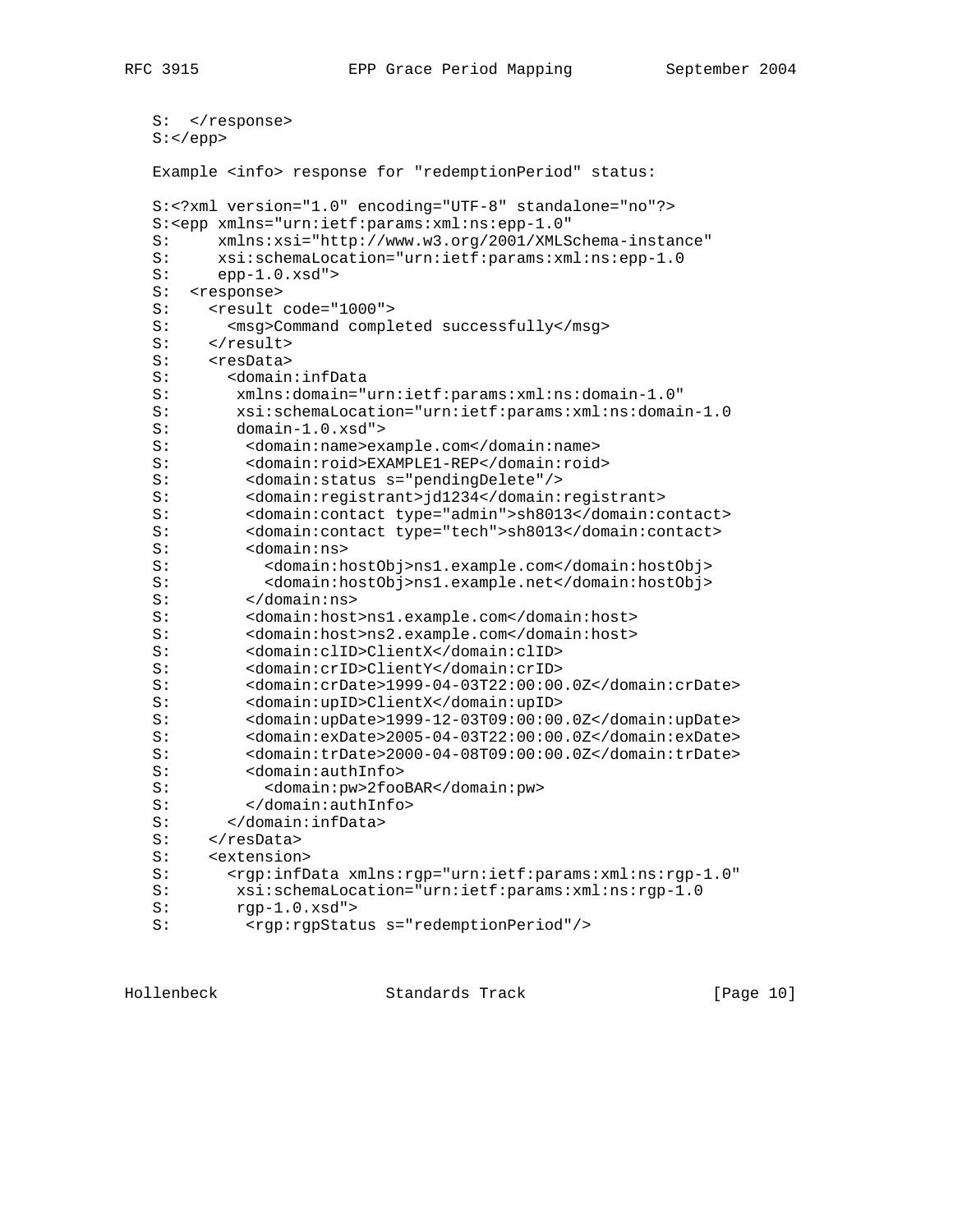S: </rgp:infData> S: </extension> S: <trID> S: <clTRID>ABC-12345</clTRID> S: <svTRID>54322-XYZ</svTRID><br>S: </trID> S: </trID> S: </response>  $S:$  Example <info> response extension for "pendingRestore" status (note that only the extension element changes from the first example): S:<extension> S: <rgp:infData xmlns:rgp="urn:ietf:params:xml:ns:rgp-1.0" S: xsi:schemaLocation="urn:ietf:params:xml:ns:rgp-1.0<br>S: rgp-1.0.xsd"> S: rgp-1.0.xsd"><br>S: <rgp:rgpStat <rgp: rgpStatus s="pendingRestore"/> S: </rgp:infData> S:</extension> Example <info> response extension for "pendingDelete" status (note that only the extension element changes from the first example):

 S:<extension> S: <rgp:infData xmlns:rgp="urn:ietf:params:xml:ns:rgp-1.0" S: xsi:schemaLocation="urn:ietf:params:xml:ns:rgp-1.0<br>S: rgp-1.0.xsd">  $rgp-1.0.xsd"$ S: <rgp:rgpStatus s="pendingDelete"/> S: </rgp:infData> S:</extension>

#### 4.1.3. EPP <transfer> Command

 This extension does not add any elements to the EPP <transfer> command or <transfer> response described in the EPP domain mapping [2].

 EPP provides five commands to transform objects: <create> to create an instance of an object, <delete> to delete an instance of an object, <renew> to extend the validity period of an object, <transfer> to manage object sponsorship changes, and <update> to change information associated with an object.

Hollenbeck Standards Track [Page 11]

<sup>4.2.</sup> EPP Transform Commands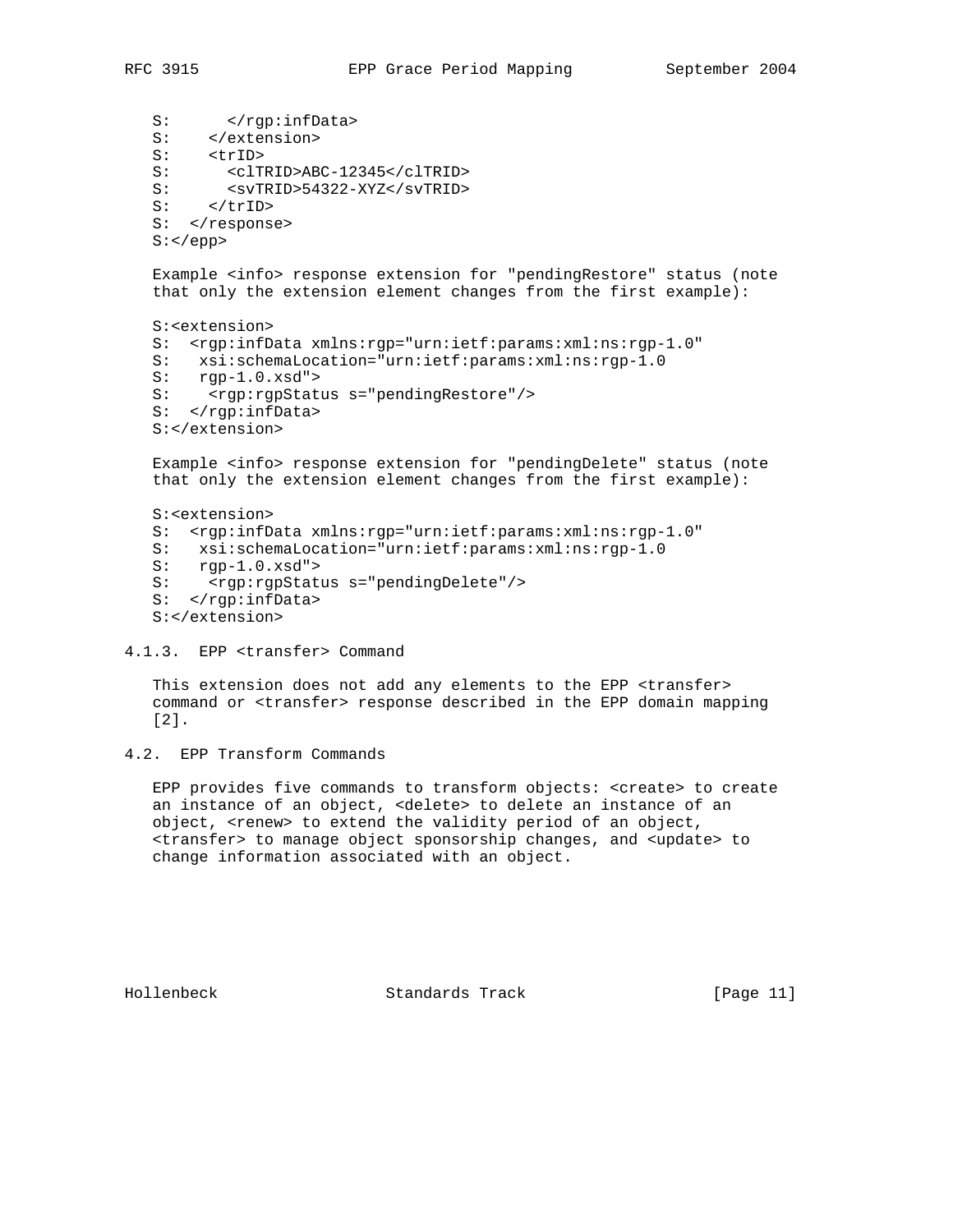## 4.2.1. EPP <create> Command

This extension does not add any elements to the EPP <create> command or <create> response described in the EPP domain mapping [2].

## 4.2.2. EPP <delete> Command

 This extension does not add any elements to the EPP <delete> command or <delete> response described in the EPP domain mapping [2].

#### 4.2.3. EPP <renew> Command

This extension does not add any elements to the EPP <renew> command or <renew> response described in the EPP domain mapping [2].

4.2.4. EPP <transfer> Command

 This extension does not add any elements to the EPP <transfer> command or <transfer> response described in the EPP domain mapping [2].

## 4.2.5. EPP <update> Command

This extension defines additional elements to extend the EPP <update> command and response described in the EPP domain mapping [2] for redemption grace period processing.

The EPP <update> command provides a transform operation that allows a client to change the state of a domain object. The registry grace period extension modifies base update processing to support redemption of domain names for which a <delete> command has been processed, but the name has not yet been purged.

 Section 3.2.5 of the EPP domain mapping describes the elements that have to be specified within an <update> command. The requirement to provide at least one <domain:add>, <domain:rem>, or <domain:chg> element is updated by this extension such that at least one empty <domain:add>, <domain:rem>, or <domain:chg> element MUST be present if this extension is specified within an <update> command. This requirement is updated to disallow the possibility of modifying a domain object as part of redemption grace period recovery processing.

 In addition to the EPP command elements described in the EPP domain mapping [2], the <update> command MUST contain an <extension> element. The <extension> element MUST contain a child <rgp:update> element that identifies the registry grace period namespace and the location of the registry grace period schema. The <rgp:update>

Hollenbeck Standards Track [Page 12]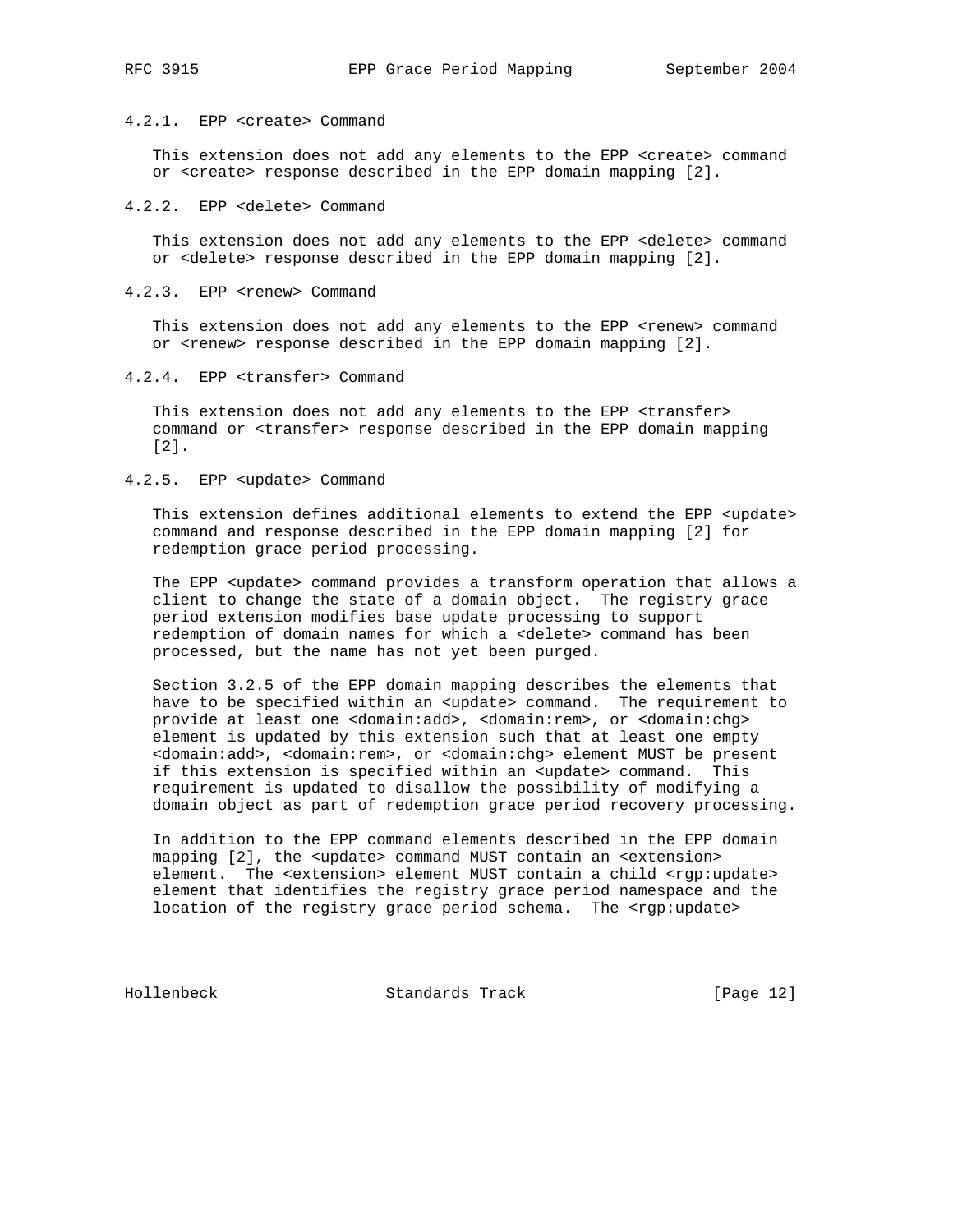element contains a single <rgp:restore> element that contains an OPTIONAL <rgp:report> element that MAY be used to deliver a redemption grace period restore report.

 The <rgp:restore> element contains a REQUIRED "op" attribute that describes the redemption grace period operation being requested. Two values are defined: "request" is used to identify a restore request that does not include a restore report, and "report" is used to identify a restore request that contains a restore report. A report MAY be submitted more than once if corrections are required. If the value of the "op" attribute is "request" an <rgp:report> element MUST NOT be present. If the value of the "op" attribute is "report" an <rgp:report> element MUST be present.

The <rgp:report> element contains the following child elements:

- An <rgp:preData> element that contains a copy of the registration data that existed for the domain name prior to the domain name being deleted. This element MAY contain both text and XML markup.
- An <rgp:postData> element that contains a copy of the registration data that exists for the domain name at the time the restore report is submitted. This element MAY contain both text and XML markup.
- An <rgp:delTime> element that contains the date and time when the domain name delete request was sent to the server.
- An <rgp:resTime> element that contains the date and time when the original <rgp:restore> command was sent to the server.
- An <rgp:resReason> element that contains a brief explanation of the reason for restoring the domain name.
- An <rgp:statement> element that contains a text statement that the client has not restored the domain name in order to assume the rights to use or sell the domain name for itself or for any third party. Supporting information related to this statement MAY be supplied in the <rgp:other> element described below. An OPTIONAL "lang" attribute MAY be present to identify the language if English (value "en") is not used to represent the statement.
- A second <rgp:statement> element that contains a text statement that the information in the restore report is factual to the best of the client's knowledge. An OPTIONAL "lang" attribute MAY be present to identify the language if English (value "en") is not used to represent the statement.

Hollenbeck Standards Track [Page 13]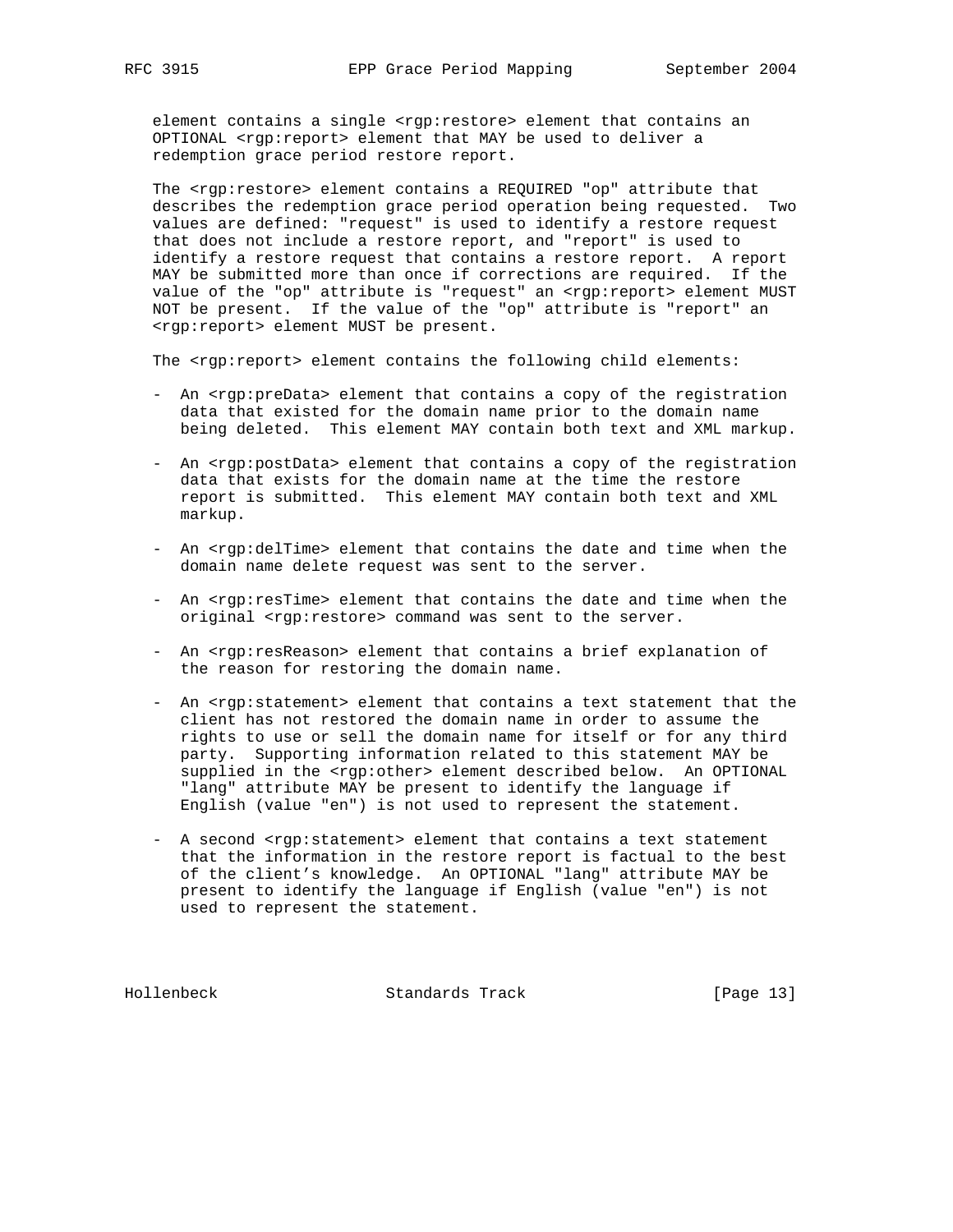- An OPTIONAL <rgp:other> element that contains any information needed to support the statements provided by the client. This element MAY contain both text and XML markup.

 More detailed information describing the information required to be provided in a restore report is available from ICANN.

Example <update> command without a restore report:

```
 C:<?xml version="1.0" encoding="UTF-8" standalone="no"?>
   C:<epp xmlns="urn:ietf:params:xml:ns:epp-1.0"
   C: xmlns:xsi="http://www.w3.org/2001/XMLSchema-instance"
  C: xsi:schemaLocation="urn:ietf:params:xml:ns:epp-1.0<br>C: epp-1.0.xsd">
        epp-1.0.xsd" C: <command>
   C: <update>
   C: <domain:update
   C: xmlns:domain="urn:ietf:params:xml:ns:domain-1.0"
 C: xsi:schemaLocation="urn:ietf:params:xml:ns:domain-1.0
 C: domain-1.0.xsd">
   C: <domain:name>example.com</domain:name>
   C: <domain:chg/>
   C: </domain:update>
 C: </update>
 C: <extension>
   C: <rgp:update xmlns:rgp="urn:ietf:params:xml:ns:rgp-1.0"
   C: xsi:schemaLocation="urn:ietf:params:xml:ns:rgp-1.0
   C: rgp-1.0.xsd">
  C: <rgp:restore op="request"/>
  C: </rgp:update>
   C: </extension>
   C: <clTRID>ABC-12345</clTRID>
   C: </command>
  C: </epp>
   Example <update> command with a restore report:
   C:<?xml version="1.0" encoding="UTF-8" standalone="no"?>
   C:<epp xmlns="urn:ietf:params:xml:ns:epp-1.0"
   C: xmlns:xsi="http://www.w3.org/2001/XMLSchema-instance"
   C: xsi:schemaLocation="urn:ietf:params:xml:ns:epp-1.0
  C: epp-1.0.xsd" C: <command>
   C: <update>
   C: <domain:update
   C: xmlns:domain="urn:ietf:params:xml:ns:domain-1.0"
 C: xsi:schemaLocation="urn:ietf:params:xml:ns:domain-1.0
 C: domain-1.0.xsd">
```
Hollenbeck Standards Track [Page 14]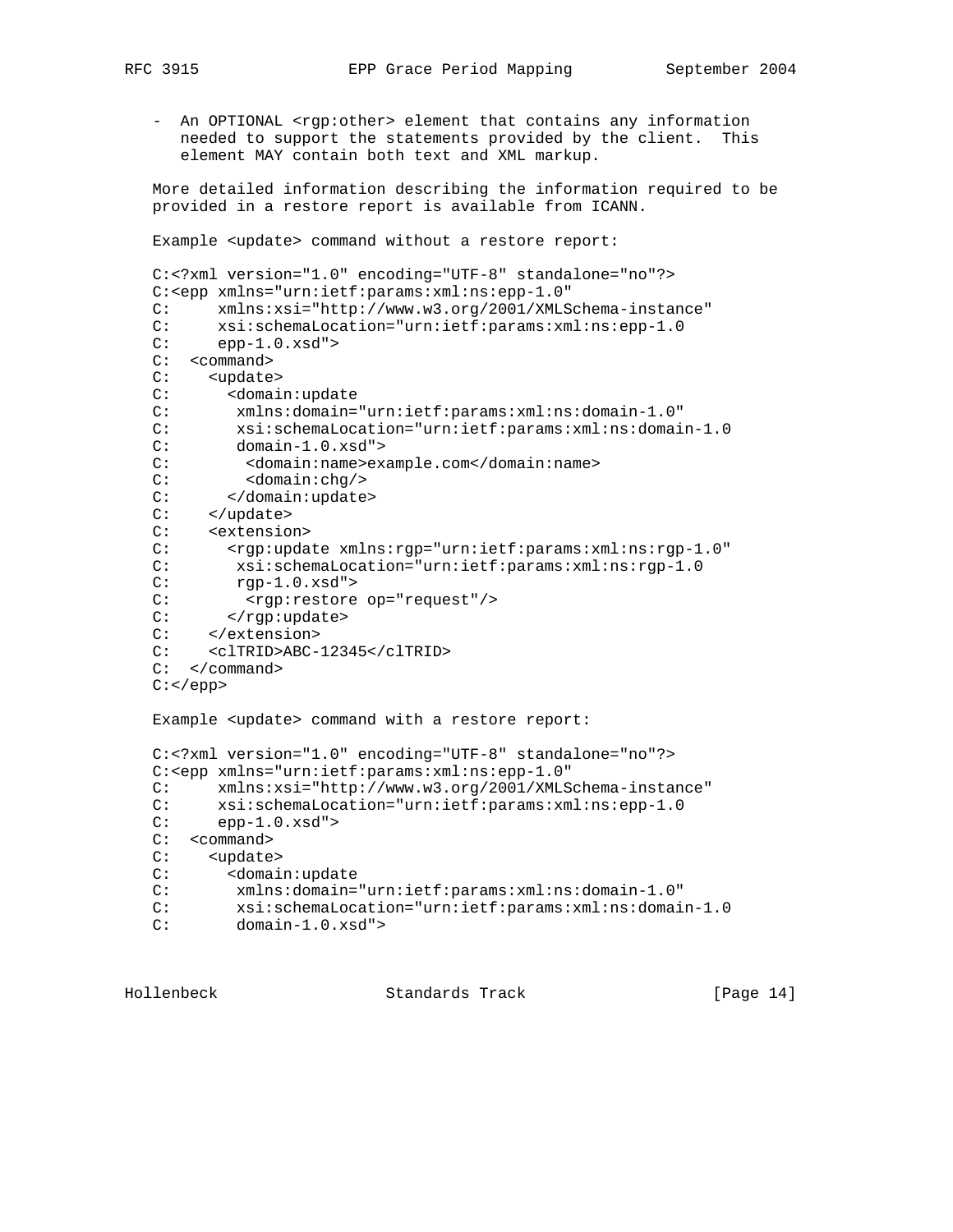| C: | <domain:name>example.com</domain:name>                                          |
|----|---------------------------------------------------------------------------------|
| C: | <domain:chq></domain:chq>                                                       |
| C: |                                                                                 |
| C: |                                                                                 |
| C: | <extension></extension>                                                         |
| C: | <rgp:update <="" td="" xmlns:rgp="urn:ietf:params:xml:ns:rgp-1.0"></rgp:update> |
| C: | xsi:schemaLocation="urn:ietf:params:xml:ns:rgp-1.0                              |
| C: | $rgp-1.0.xsd"$                                                                  |
| C: | <rqp:restore op="report"></rqp:restore>                                         |
| C: | <rqp:report></rqp:report>                                                       |
| C: | <rgp:predata>Pre-delete registration data goes here.</rgp:predata>              |
| C: | Both XML and free text are allowed.                                             |
| C: | <rgp:postdata>Post-restore registration data goes here.</rgp:postdata>          |
| C: | Both XML and free text are allowed.                                             |
| C: | <rgp:deltime>2003-07-10T22:00:00.0Z</rgp:deltime>                               |
| C: | <rgp:restime>2003-07-20T22:00:00.0Z</rgp:restime>                               |
| C: | <rgp:resreason>Registrant error.</rgp:resreason>                                |
| C: | <rgp:statement>This registrar has not restored the</rgp:statement>              |
| C: | Registered Name in order to assume the rights to use                            |
| C: | or sell the Registered Name for itself or for any                               |
| C: | third party.                                                                    |
| C: | <rgp:statement>The information in this report is</rgp:statement>                |
| C: | true to best of this registrar's knowledge, and this                            |
| C: | registrar acknowledges that intentionally supplying                             |
| C: | false information in this report shall constitute an                            |
| C: | incurable material breach of the                                                |
| C: | Registry-Registrar Agreement.                                                   |
| C: | <rgp:other>Supporting information goes</rgp:other>                              |
| C: | here.                                                                           |
| C: |                                                                                 |
| C: |                                                                                 |
| C: |                                                                                 |
| C: |                                                                                 |
| C: | <cltrid>ABC-12345</cltrid>                                                      |
| C: | $\langle$ /command>                                                             |
|    | $C:$                                                                            |

When an extended <update> command without a restore report has been processed successfully, the EPP response is as described in the EPP domain mapping [2] except that an extension element is added to describe grace period status as a result of processing the <update> command. The extension element contains a single child element (<upData>) that itself contains a single child element (<rgpStatus>) that contains a single attribute "s" whose value MUST be "pendingRestore" if the <restore> request has been accepted.

Hollenbeck Standards Track [Page 15]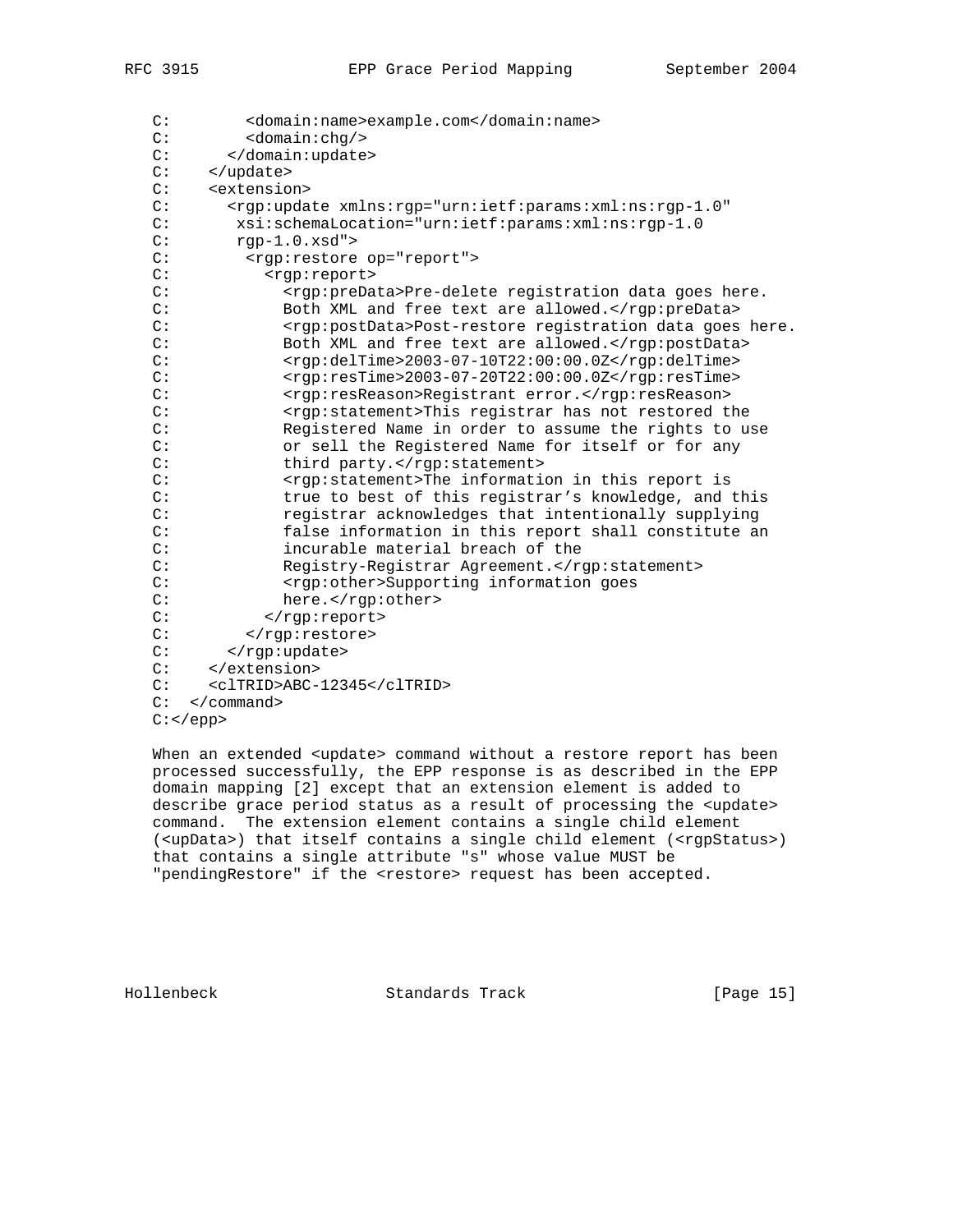Example "restore request" <update> response: S:<?xml version="1.0" encoding="UTF-8" standalone="no"?> S:<epp xmlns="urn:ietf:params:xml:ns:epp-1.0"<br>S: xmlns:xsi="http://www.w3.org/2001/XMLS S: xmlns:xsi="http://www.w3.org/2001/XMLSchema-instance" S: xsi:schemaLocation="urn:ietf:params:xml:ns:epp-1.0<br>S: epp-1.0.xsd"> epp-1.0.xsd"> S: <response> S: <result code="1000"> S: <msg lang="en">Command completed successfully</msg> S: </result> S: <extension> S: < rgp:upData xmlns:rgp="urn:ietf:params:xml:ns:rgp-1.0" S: xsi:schemaLocation="urn:ietf:params:xml:ns:rgp-1.0 S: rgp-1.0.xsd"> S: <rgp:rgpStatus s="pendingRestore"/> S: </rgp:upData> s: </rgp:uppa>>> </extension> S: <trID> S: <clTRID>ABC-12345</clTRID> S: <svTRID>54321-XYZ</svTRID> S: </trID> S: </response>

S:</epp>

When an extended <update> command with a restore report has been processed successfully, the EPP response is as described in the EPP domain mapping [2] with no registry grace period extension. Registry grace period extension is not required because acceptance of the restore report completes redemption grace period processing.

5. Formal Syntax

 An EPP object mapping is specified in XML Schema notation. The formal syntax presented here is a complete schema representation of the object mapping suitable for automated validation of EPP XML instances. The BEGIN and END tags are not part of the schema; they are used to note the beginning and ending of the schema for URI registration purposes.

 BEGIN <?xml version="1.0" encoding="UTF-8"?>

 <schema targetNamespace="urn:ietf:params:xml:ns:rgp-1.0" xmlns:rgp="urn:ietf:params:xml:ns:rgp-1.0" xmlns="http://www.w3.org/2001/XMLSchema" elementFormDefault="qualified">

Hollenbeck Standards Track [Page 16]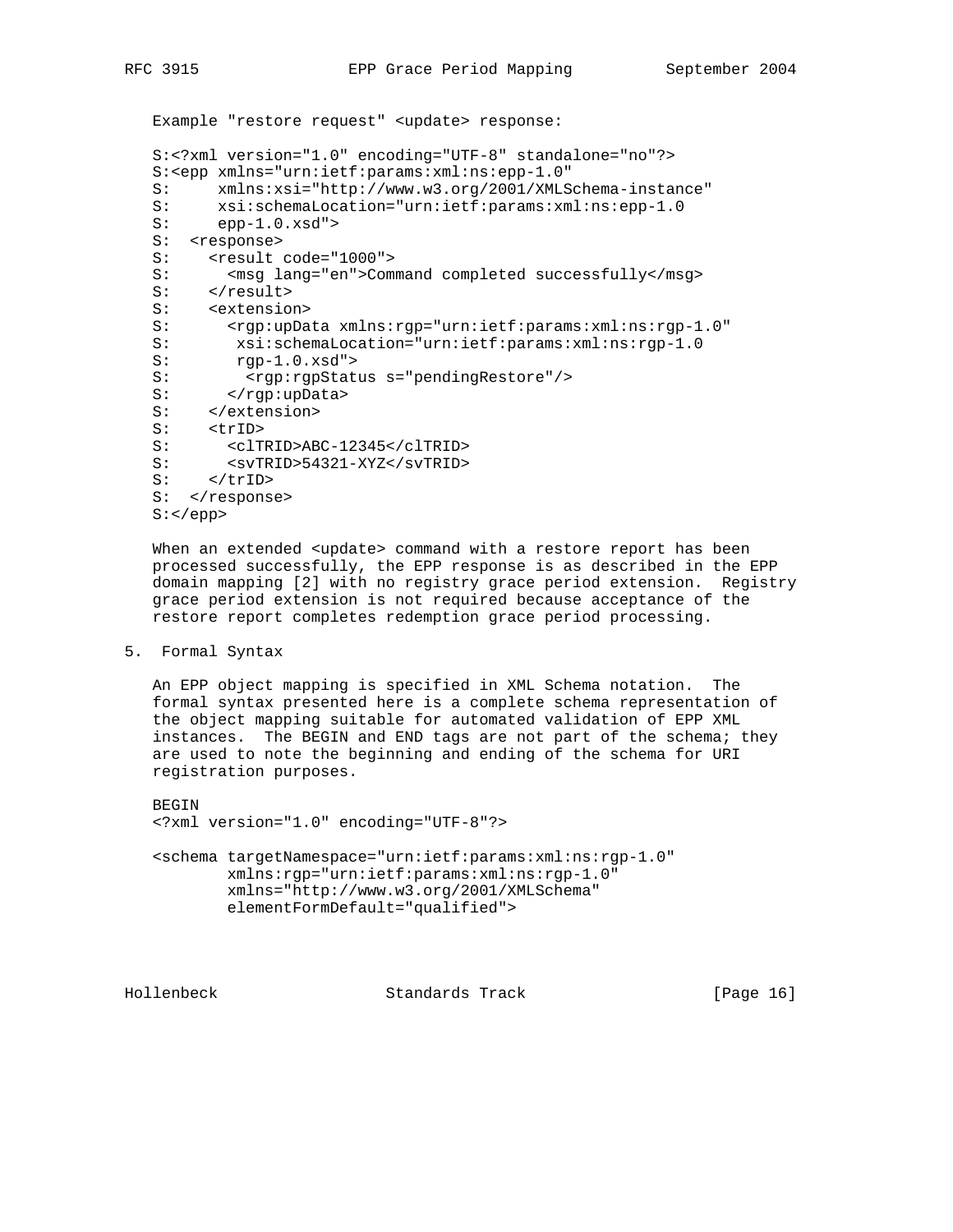```
 <annotation>
        <documentation>
          Extensible Provisioning Protocol v1.0
          domain name extension schema for registry grace period
         processing.
        </documentation>
      </annotation>
   1 - Child elements found in EPP commands.
   --&> <element name="update" type="rgp:updateType"/>
   < ! -- Child elements of the <update> command for the
   redemption grace period.
   --&> <complexType name="updateType">
        <sequence>
          <element name="restore" type="rgp:restoreType"/>
        </sequence>
      </complexType>
      <complexType name="restoreType">
        <sequence>
          <element name="report" type="rgp:reportType"
          minOccurs="0"/>
        </sequence>
        <attribute name="op" type="rgp:rgpOpType" use="required"/>
      </complexType>
   < ! -- New redemption grace period operations can be defined
    by adding to this enumeration.
   --&> <simpleType name="rgpOpType">
        <restriction base="token">
          <enumeration value="request"/>
          <enumeration value="report"/>
        </restriction>
      </simpleType>
      <complexType name="reportType">
        <sequence>
          <element name="preData" type="rgp:mixedType"/>
          <element name="postData" type="rgp:mixedType"/>
          <element name="delTime" type="dateTime"/>
          <element name="resTime" type="dateTime"/>
Hollenbeck Standards Track [Page 17]
```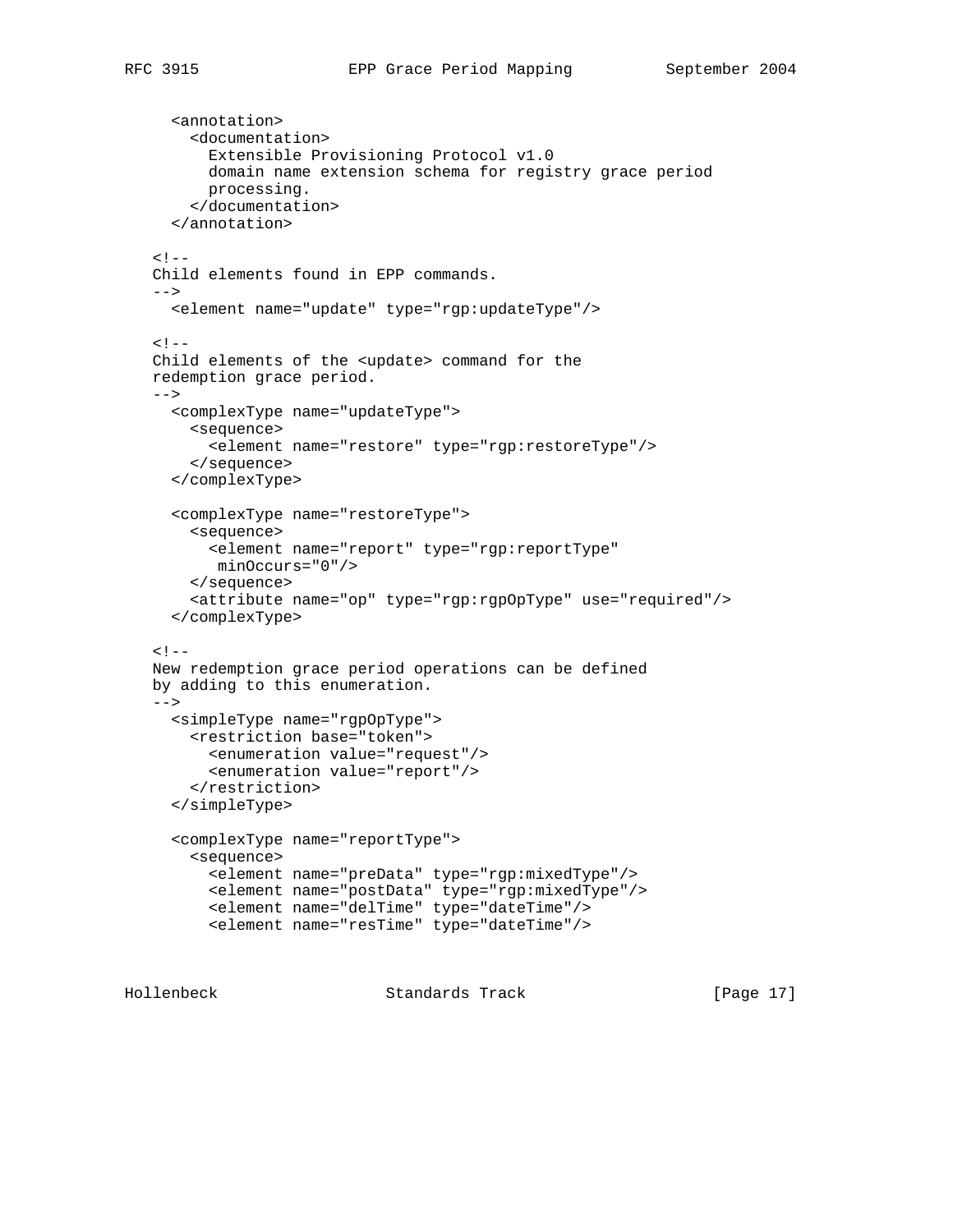```
 <element name="resReason" type="rgp:reportTextType"/>
       <element name="statement" type="rgp:reportTextType"
       maxOccurs="2"/>
       <element name="other" type="rgp:mixedType"
        minOccurs="0"/>
     </sequence>
   </complexType>
   <complexType name="mixedType">
     <complexContent mixed="true">
       <restriction base="anyType">
         <sequence>
           <any processContents="lax"
            minOccurs="0" maxOccurs="unbounded"/>
         </sequence>
       </restriction>
     </complexContent>
   </complexType>
   <complexType name="reportTextType">
     <complexContent mixed="true">
       <restriction base="anyType">
         <sequence>
           <any processContents="lax"
            minOccurs="0" maxOccurs="unbounded"/>
         </sequence>
         <attribute name="lang" type="language" default="en"/>
       </restriction>
     </complexContent>
   </complexType>
< ! -- Child response elements.
--&> <element name="infData" type="rgp:respDataType"/>
   <element name="upData" type="rgp:respDataType"/>
< ! -- Response elements.
--&> <complexType name="respDataType">
     <sequence>
       <element name="rgpStatus" type="rgp:statusType"
       maxOccurs="unbounded"/>
     </sequence>
   </complexType>
< ! - -
```
Hollenbeck Standards Track [Page 18]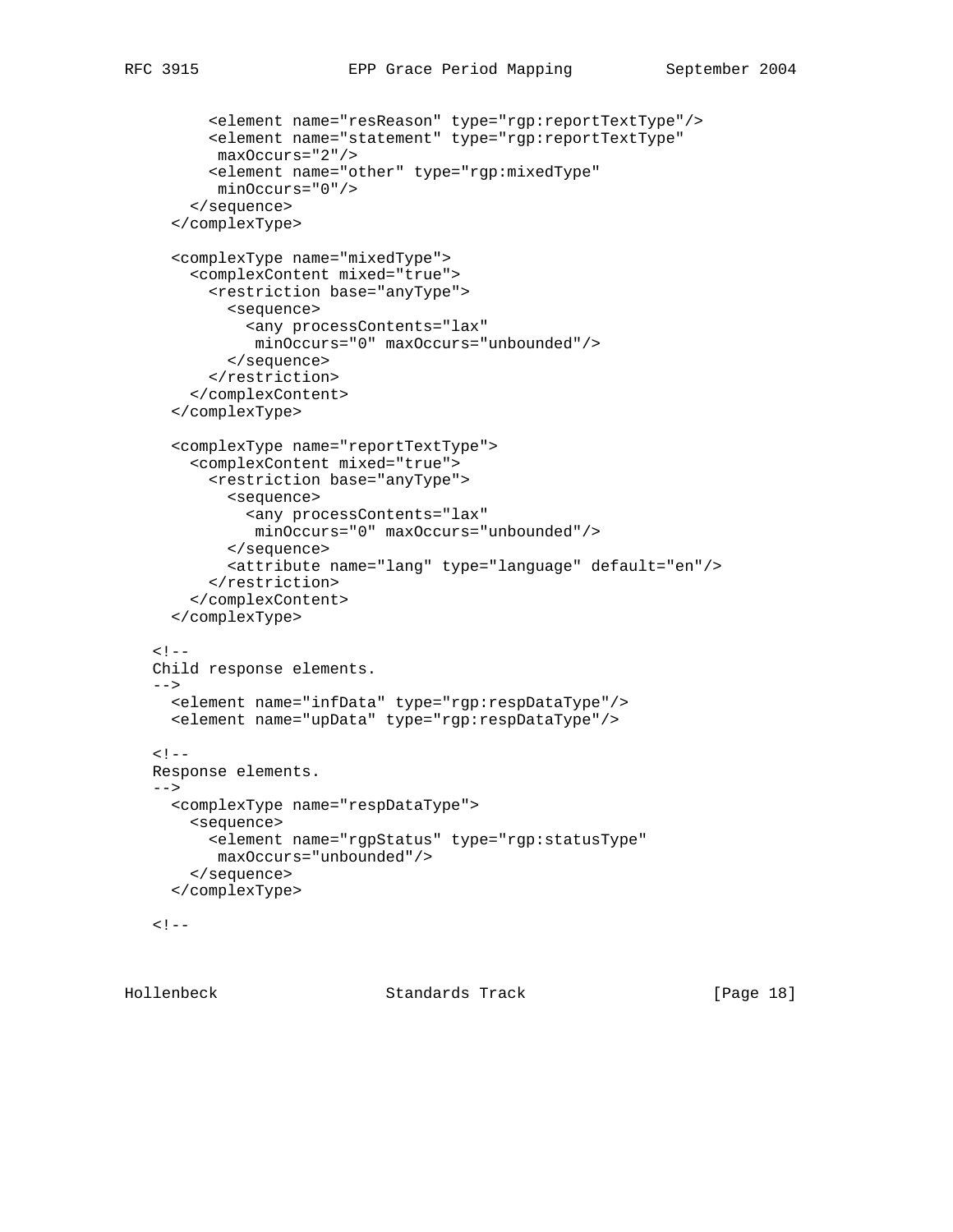```
 Status is a combination of attributes and an optional
 human-readable message that may be expressed in languages
 other than English.
 -->
   <complexType name="statusType">
     <simpleContent>
       <extension base="normalizedString">
         <attribute name="s" type="rgp:statusValueType"
         use="required"/>
         <attribute name="lang" type="language" default="en"/>
       </extension>
     </simpleContent>
   </complexType>
   <simpleType name="statusValueType">
     <restriction base="token">
       <enumeration value="addPeriod"/>
       <enumeration value="autoRenewPeriod"/>
       <enumeration value="renewPeriod"/>
       <enumeration value="transferPeriod"/>
       <enumeration value="pendingDelete"/>
       <enumeration value="pendingRestore"/>
       <enumeration value="redemptionPeriod"/>
     </restriction>
   </simpleType>
< ! - - End of schema.
--&> </schema>
 END
```
6. Internationalization Considerations

 EPP is represented in XML, which provides native support for encoding information using the Unicode character set and its more compact representations including UTF-8 [10]. Conformant XML processors recognize both UTF-8 and UTF-16 [11]. Though XML includes provisions to identify and use other character encodings through use of an "encoding" attribute in an <?xml?> declaration, use of UTF-8 is RECOMMENDED in environments where parser encoding support incompatibility exists.

 As an extension of the EPP domain mapping [2], the elements, element content, attributes, and attribute values described in this document MUST inherit the internationalization conventions used to represent higher-layer domain and core protocol structures present in an XML instance that includes this extension.

Hollenbeck Standards Track [Page 19]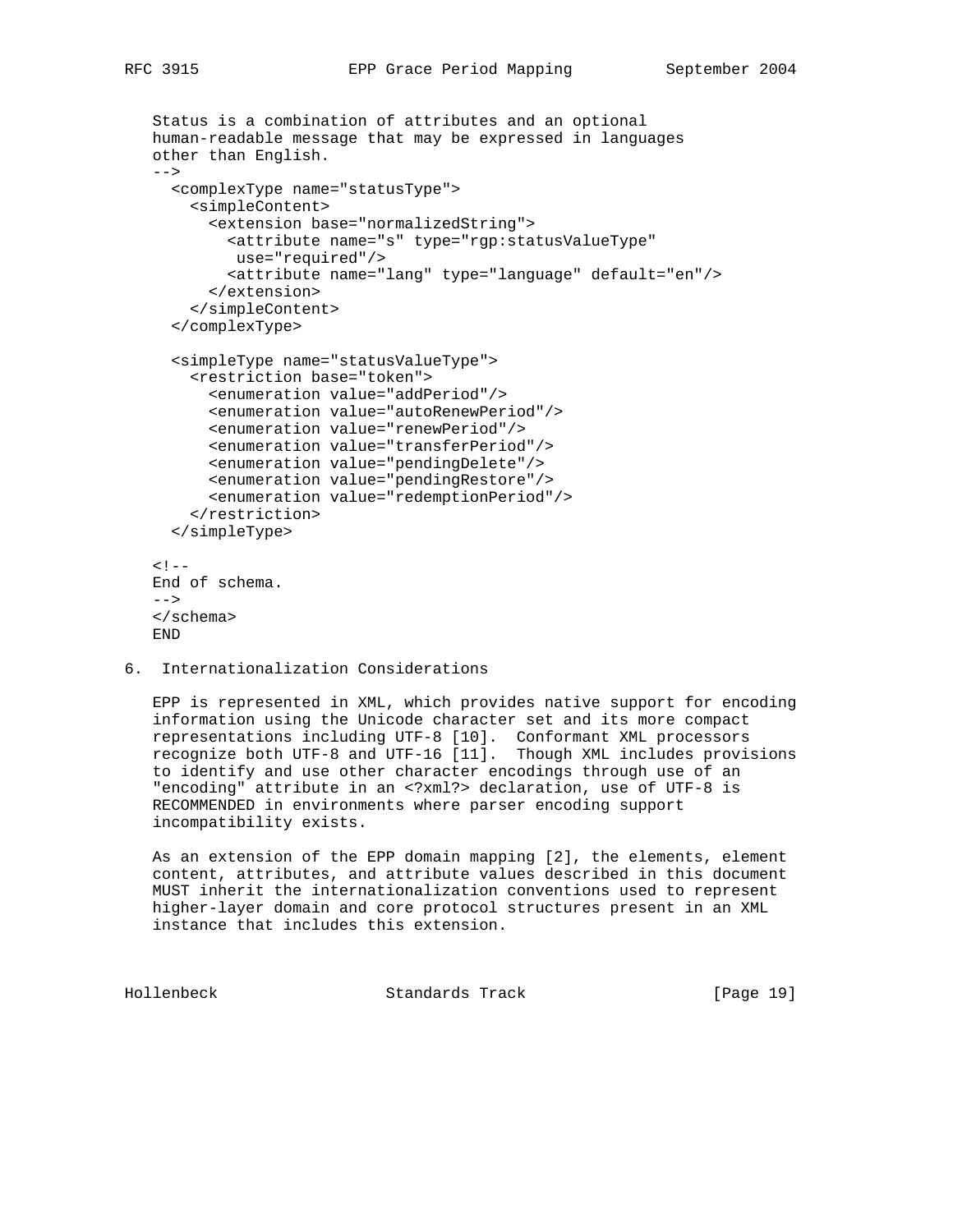## 7. IANA Considerations

 This document uses URNs to describe XML namespaces and XML schemas conforming to a registry mechanism described in RFC 3688 [8]. Two URI assignments were requested and have been registered by the IANA.

Registration request for the registry grace period namespace:

URI: urn:ietf:params:xml:ns:rgp-1.0

 Registrant Contact: See the "Author's Address" section of this document.

XML: None. Namespace URIs do not represent an XML specification.

Registration request for the registry grace period XML schema:

URI: urn:ietf:params:xml:schema:rgp-1.0

 Registrant Contact: See the "Author's Address" section of this document.

XML: See the "Formal Syntax" section of this document.

8. Security Considerations

 The mapping extensions described in this document do not provide any security services beyond those described by EPP [1], the EPP domain name mapping [2], and protocol layers used by EPP. The security considerations described in these other specifications apply to this specification as well.

 As with other domain object updates, redemption of a deleted domain object MUST be restricted to the sponsoring client as authenticated using the mechanisms described in sections 2.9.1.1 and 7 of RFC 3730 [1]. Any attempt to recover a deleted domain object by any client other than the sponsoring client MUST be rejected with an appropriate EPP authorization error.

9. Acknowledgements

 The author would like to thank the following people who have provided significant contributions to the development of this document:

James Gould, Antony Perkov, and Janusz Sienkiewicz.

Hollenbeck Standards Track [Page 20]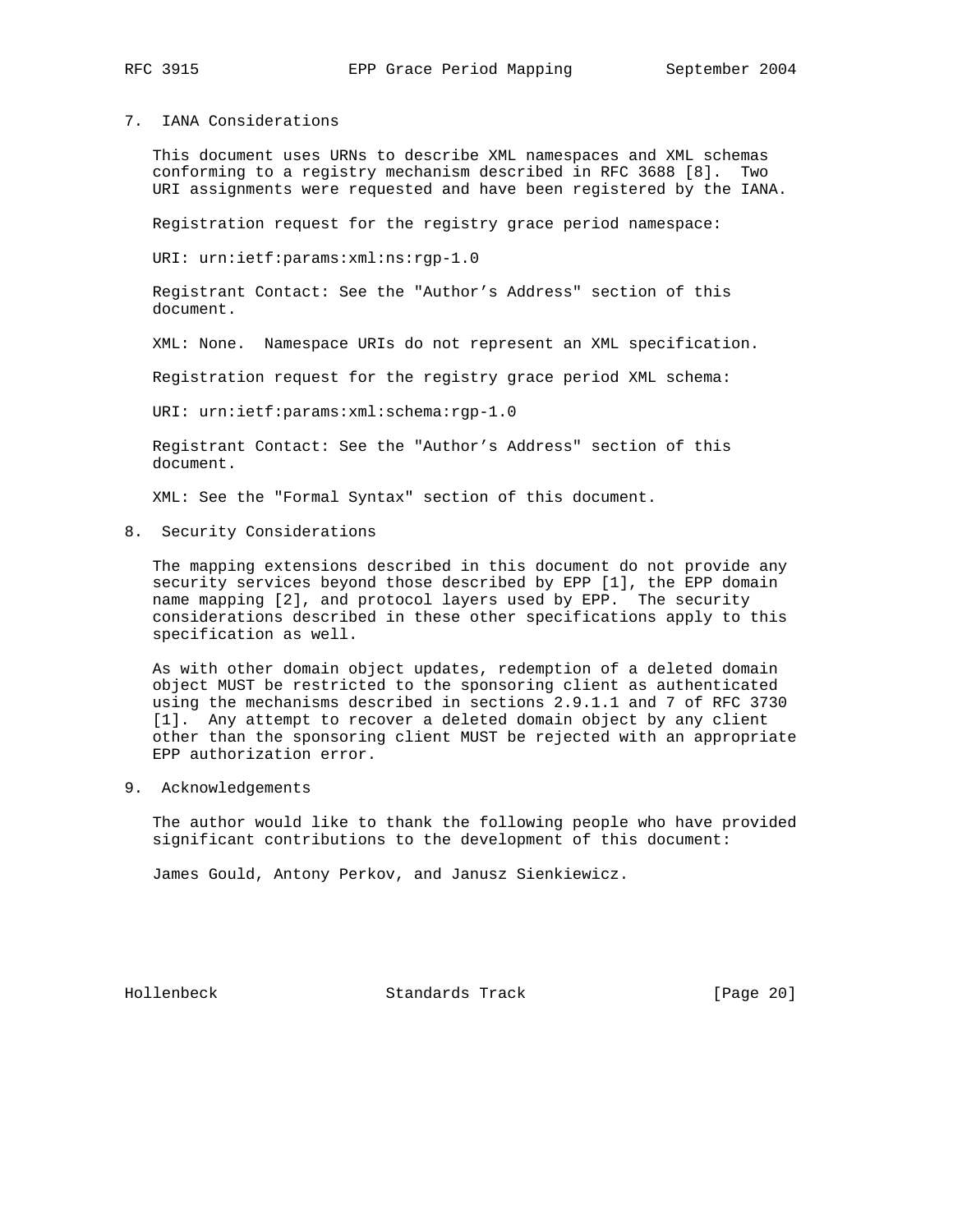## 10. References

- 10.1. Normative References
	- [1] Hollenbeck, S., "Extensible Provisioning Protocol (EPP)", RFC 3730, March 2004.
	- [2] Hollenbeck, S., "Extensible Provisioning Protocol (EPP) Domain Name Mapping", RFC 3731, March 2004.
	- [3] Bray, T., Paoli, J., Sperberg-McQueen, C., and E. Maler, "Extensible Markup Language (XML) 1.0 (2nd ed)", W3C REC-xml, October 2000, <http://www.w3.org/TR/REC-xml>.
	- [4] Thompson, H., Beech, D., Maloney, M., and N. Mendelsohn, "XML Schema Part 1: Structures", W3C REC-xmlschema-1, May 2001, <http://www.w3.org/TR/xmlschema-1/>.
	- [5] Biron, P. and A. Malhotra, "XML Schema Part 2: Datatypes", W3C REC-xmlschema-2, May 2001, <http://www.w3.org/TR/xmlschema-2/>.
	- [6] Bradner, S., "Key words for use in RFCs to Indicate Requirement Levels", BCP 14, RFC 2119, March 1997.
	- [7] Klyne, G. and C. Newman, "Date and Time on the Internet: Timestamps", RFC 3339, July 2002.
	- [8] Mealling, M., "The IETF XML Registry", BCP 81, RFC 3688, January 2004.
- 10.2. Informative References
	- [9] Harrenstien, K., Stahl, M., and E. Feinler, "NICNAME/WHOIS", RFC 954, October 1985.
	- [10] Yergeau, F., "UTF-8, a transformation format of ISO 10646", STD 63, RFC 3629, November 2003.
	- [11] Hoffman, P. and F. Yergeau, "UTF-16, an encoding of ISO 10646", RFC 2781, February 2000.

Hollenbeck Standards Track [Page 21]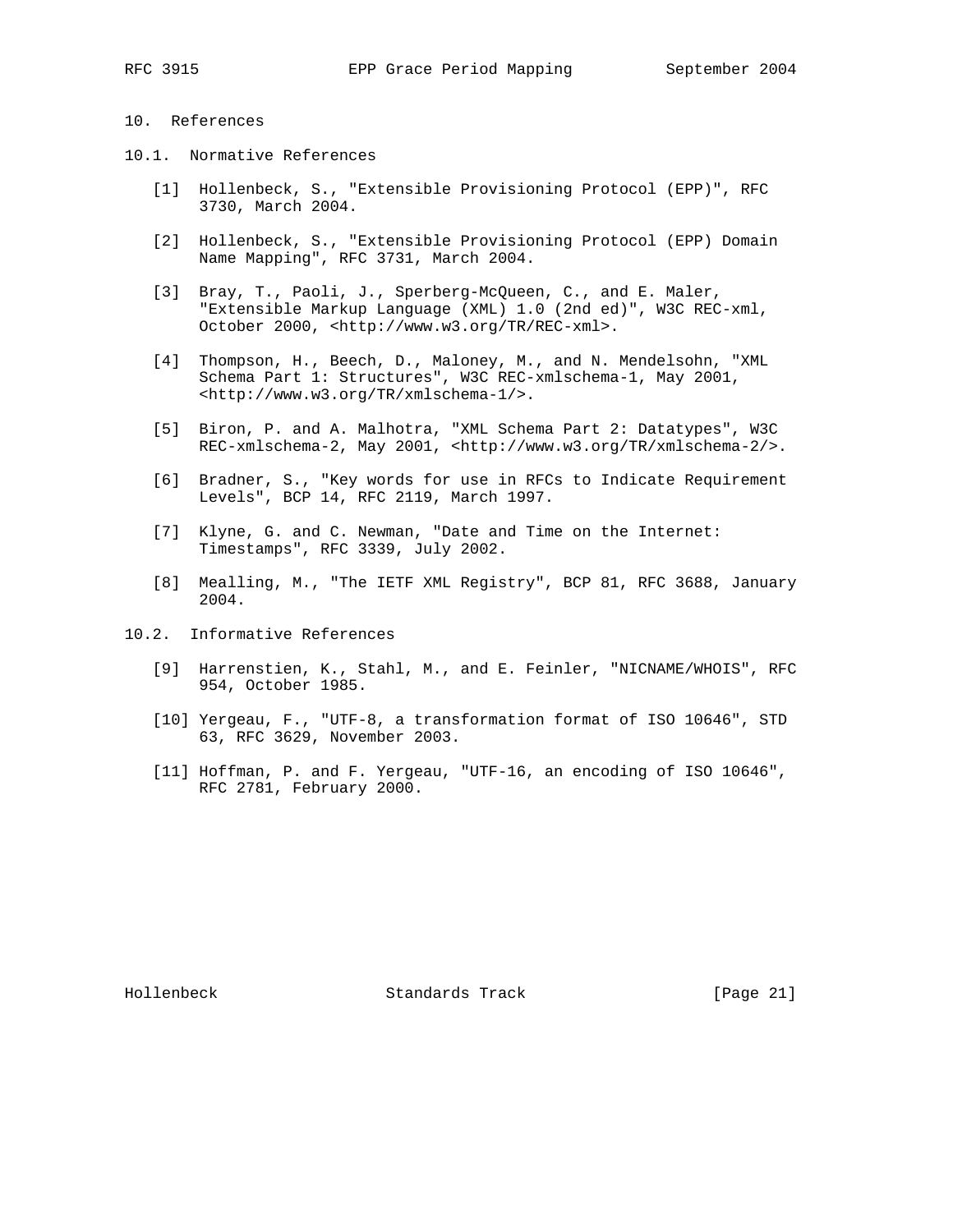Author's Address

 Scott Hollenbeck VeriSign, Inc. 21345 Ridgetop Circle Dulles, VA 20166-6503 US

EMail: shollenbeck@verisign.com

Hollenbeck Standards Track [Page 22]